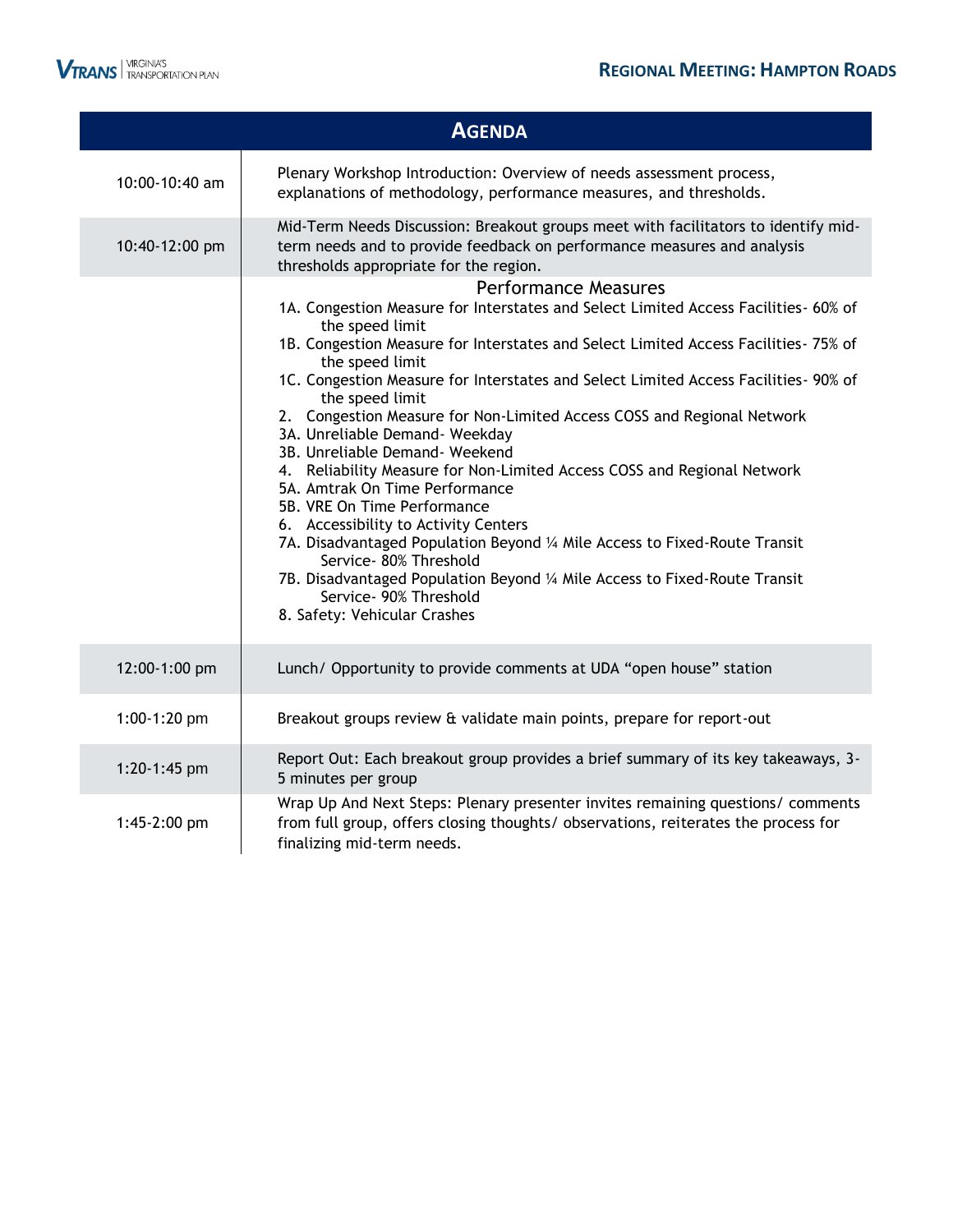**1**

### **SUMMARY OF TRANSPORTATION RELATED PLANS/STUDIES**

| <b>Name of Plan</b>                                        | <b>Agency</b> | <b>Date</b><br><b>Published</b>                                                                                         | <b>Vision</b>                                                                                                                                                                                                                                                          | <b>Goals</b>                                                                                                                                   | <b>Objectives/Strategies</b>                                                                                                                                                                                                                                                                                   | <b>Performance Measures</b> |
|------------------------------------------------------------|---------------|-------------------------------------------------------------------------------------------------------------------------|------------------------------------------------------------------------------------------------------------------------------------------------------------------------------------------------------------------------------------------------------------------------|------------------------------------------------------------------------------------------------------------------------------------------------|----------------------------------------------------------------------------------------------------------------------------------------------------------------------------------------------------------------------------------------------------------------------------------------------------------------|-----------------------------|
| Hampton Roads<br>2040 Long Range<br>Transportation         | <b>HRTPO</b>  | 7/21/2016                                                                                                               | With an engaged public, the 2040 Long-<br>Range Transportation Plan sets forth a<br>vision to develop a well-balanced                                                                                                                                                  | Support the economic vitality of the metropolitan area,<br>enabling global competitiveness, productivity, and<br>efficiency                    | Light rail extension to Norfolk Naval Station;<br>high speed and improved intercity rail service<br>between Hampton Roads and Richmond.                                                                                                                                                                        |                             |
| Plan                                                       |               |                                                                                                                         | transportation system that promotes<br>good quality of life while enhancing the<br>unique character of Hampton Roads.                                                                                                                                                  | Increase the safety of the transportation system for all<br>users, including minimizing conflicts between motorized<br>and non-motorized modes | Plan and implement additional projects that<br>improve efficiency and safety. Increase<br>vertical clearance of tunnels, expand the width<br>of highway lanes to accommodate military<br>vehicles, rehabilitate or replace structurally<br>deficient bridges                                                   |                             |
|                                                            |               |                                                                                                                         |                                                                                                                                                                                                                                                                        | Ensure the security of the region's transportation<br>infrastructure and its users.                                                            |                                                                                                                                                                                                                                                                                                                |                             |
|                                                            |               |                                                                                                                         | Protect and enhance the environment, promote energy<br>conservation and improve the quality of life.                                                                                                                                                                   | Improvements to I-64, Route 58, Third<br>Crossing, US 13/58/460 connector.<br>Improvements to POV facilities/access.                           |                                                                                                                                                                                                                                                                                                                |                             |
|                                                            |               | Promote compatibility between transportation<br>improvements and planned land use and economic<br>development patterns. | Improvements identified for Port of Virginia<br>Facilities: Norfolk International Terminal,<br>Virginia International Gateway, Portsmouth<br>Marine Terminal, Newport News Marine<br>Terminal, Craney Island Marine Terminal                                           |                                                                                                                                                |                                                                                                                                                                                                                                                                                                                |                             |
|                                                            |               | Increase accessibility and mobility of people and goods.                                                                |                                                                                                                                                                                                                                                                        |                                                                                                                                                |                                                                                                                                                                                                                                                                                                                |                             |
|                                                            |               |                                                                                                                         |                                                                                                                                                                                                                                                                        | Provide a variety of transportation options that<br>accommodates all users.                                                                    | Mixed use activity centers; affordable housing;<br>transit services in growth areas; equitable and                                                                                                                                                                                                             |                             |
|                                                            |               |                                                                                                                         |                                                                                                                                                                                                                                                                        | Increase the coordination of the transportation system,<br>across and between modes, for people and goods.                                     | efficient service; operational improvements;<br>partnerships; safe routes to school.                                                                                                                                                                                                                           |                             |
| Linking Hampton<br>Roads: Active<br>Transportation<br>Plan | <b>HRTPO</b>  | 6/1/2017                                                                                                                | The Hampton Roads region is an Active<br>Destination for the world where<br>roadways, trails, and parks comfortably<br>accommodate all modes of<br>transportation. Non-vehicular<br>opportunities exist for residents and<br>tourists to safely and efficiently travel | Improve safety for all users including people with access<br>and functional needs.                                                             | Reduce bicycle and pedestrian crashes.<br>Provide safe facilities for all users in all<br>environments<br>Engage law enforcement in bicycle and<br>pedestrian safety.<br>Educate bicyclists, pedestrians, and drivers<br>about traffic laws.                                                                   |                             |
|                                                            |               |                                                                                                                         | for both transportation and recreation.<br>Active transportation is a preferred<br>means of commuting and recreation<br>that improves our community's<br>economy and health.                                                                                           | Link the region throughout with active transportation<br>facilities                                                                            | Increase connections between destinations,<br>resources, neighborhoods, schools, parks, and<br>businesses.<br>Increase bicycle lanes, sidewalks, multi-use<br>paths, and all active transportation facilities.<br>Encourage and support regional, sub-regional,<br>and local active transportation connections |                             |
|                                                            |               |                                                                                                                         |                                                                                                                                                                                                                                                                        | Improve health outcomes in region                                                                                                              | Increase access to active transportation<br>facilities,<br>Increase access and connections to schools,<br>parks, open space, and regional trails                                                                                                                                                               |                             |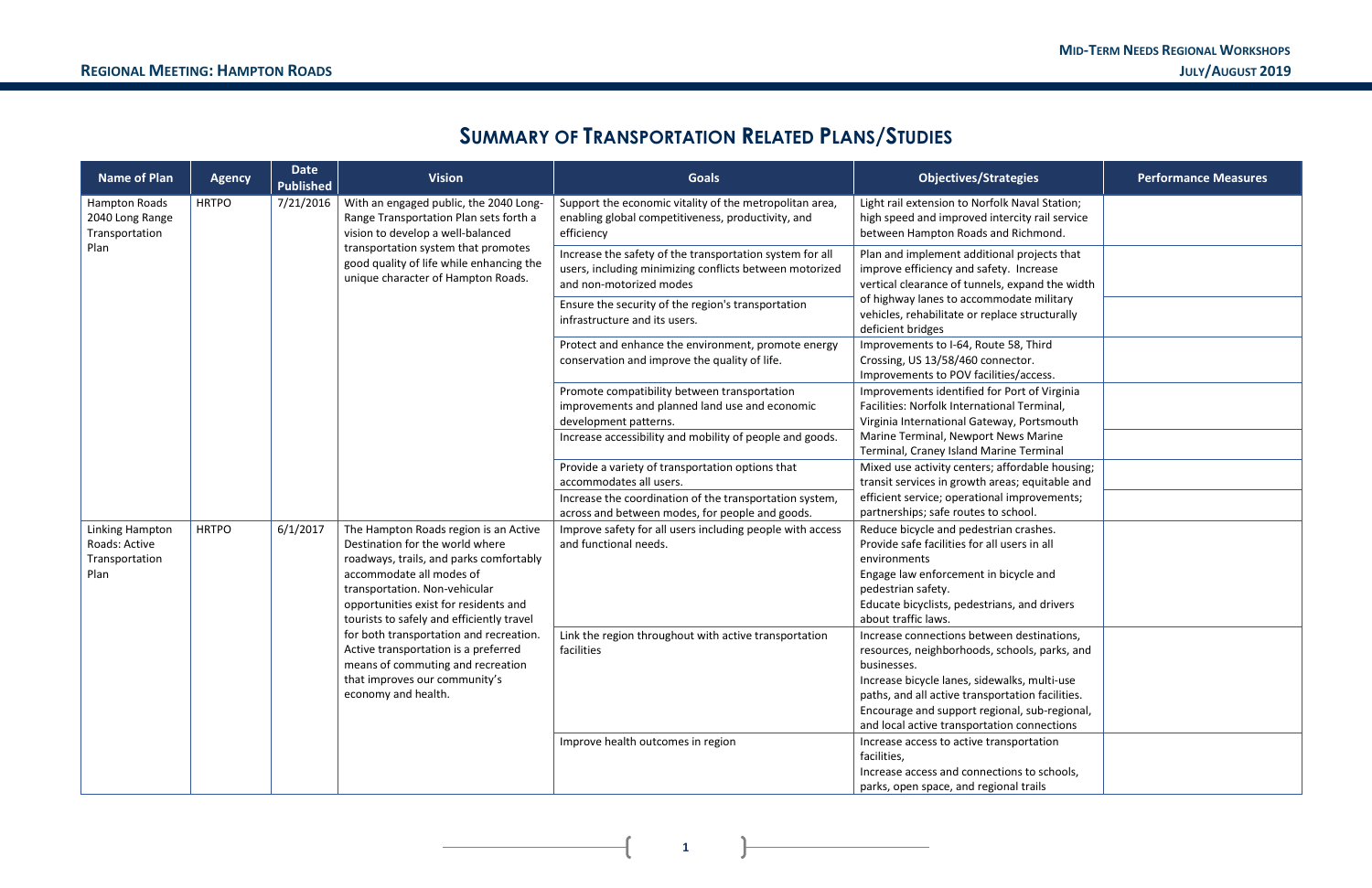| <b>Objectives/Strategies</b>                                                                                                                                                                                                                                                                                                                                                                 | <b>Performance Measures</b>         |
|----------------------------------------------------------------------------------------------------------------------------------------------------------------------------------------------------------------------------------------------------------------------------------------------------------------------------------------------------------------------------------------------|-------------------------------------|
| Increase active transportation exercise and<br>activity rates for all citizens.                                                                                                                                                                                                                                                                                                              |                                     |
| Increase economic growth and job creation by<br>promoting and encouraging better linked<br>communities and businesses.<br>Increase tourism revenue through active<br>transportation.<br>Promote active transportation as an<br>investment to enhance shopping districts,<br>communities, and businesses.<br>Reduce congestion to improve performance of<br>the freight transportation system |                                     |
| Improve the safety, security, and resilience of<br>the freight transportation system                                                                                                                                                                                                                                                                                                         |                                     |
| Identify major trade gateways and multimodal<br>national freight networks/corridors                                                                                                                                                                                                                                                                                                          |                                     |
| Mitigate impacts of freight<br>projects/movements on communities                                                                                                                                                                                                                                                                                                                             |                                     |
| Support research and promote adoption of<br>new technologies and best practices                                                                                                                                                                                                                                                                                                              |                                     |
| Streamline project planning, review,<br>permitting, and approvals                                                                                                                                                                                                                                                                                                                            |                                     |
| Evaluate, develop, and apply congestion<br>mitigation strategies to all severely congested<br>(Level of Service E or F) "Roadways Serving the<br>Military in Hampton Roads" in the next<br>Hampton Roads Congestion Management<br>Process (CMP) update.                                                                                                                                      |                                     |
| Rehabilitate or replace the Structurally<br>Deficient bridges that are located on<br>"Roadways Serving the Military in Hampton<br>Roads" and do not currently have identified<br>funding                                                                                                                                                                                                     |                                     |
| Eliminate person trips or reduce VMT                                                                                                                                                                                                                                                                                                                                                         | <b>Time Travel Index</b>            |
| Shift trips from automobiles to other modes                                                                                                                                                                                                                                                                                                                                                  | <b>Annual Average Daily Traffic</b> |
| Shift trips from SOV to HOV                                                                                                                                                                                                                                                                                                                                                                  | <b>Total Delay</b>                  |
| Improve roadway operations                                                                                                                                                                                                                                                                                                                                                                   | <b>Time Travel Reliability</b>      |
| Add capacity                                                                                                                                                                                                                                                                                                                                                                                 | <b>Truck Volumes</b>                |
|                                                                                                                                                                                                                                                                                                                                                                                              | <b>Truck Delay</b>                  |
|                                                                                                                                                                                                                                                                                                                                                                                              |                                     |

### **REGIONAL MEETING: HAMPTON ROADS JULY/AUGUST 2019**

**2**

 $\overline{+}$ 

 $\mathbf{L}$ 

| <b>Name of Plan</b>                                               | <b>Agency</b> | <b>Date</b><br><b>Published</b>                                        | <b>Vision</b>                                                                                                                                                                                                                                                                                                                                                                                                                                                                                       | <b>Goals</b>                                                                         | <b>Objectives/Strategies</b>                                                                                                                                                                                                                                                                                                                                                                                                                        | <b>Performance Measures</b>    |
|-------------------------------------------------------------------|---------------|------------------------------------------------------------------------|-----------------------------------------------------------------------------------------------------------------------------------------------------------------------------------------------------------------------------------------------------------------------------------------------------------------------------------------------------------------------------------------------------------------------------------------------------------------------------------------------------|--------------------------------------------------------------------------------------|-----------------------------------------------------------------------------------------------------------------------------------------------------------------------------------------------------------------------------------------------------------------------------------------------------------------------------------------------------------------------------------------------------------------------------------------------------|--------------------------------|
|                                                                   |               |                                                                        |                                                                                                                                                                                                                                                                                                                                                                                                                                                                                                     |                                                                                      | Increase active transportation exercise and<br>activity rates for all citizens.                                                                                                                                                                                                                                                                                                                                                                     |                                |
|                                                                   |               |                                                                        |                                                                                                                                                                                                                                                                                                                                                                                                                                                                                                     | Promote and encourage the growth of the region's<br>economy and tourism              | Increase economic growth and job creation by<br>promoting and encouraging better linked<br>communities and businesses.<br>Increase tourism revenue through active<br>transportation.<br>Promote active transportation as an<br>investment to enhance shopping districts,<br>communities, and businesses.                                                                                                                                            |                                |
| Hampton Roads                                                     | <b>HRTPO</b>  | 7/1/2017                                                               | The overall purpose of this study is to<br>understand the impact of freight                                                                                                                                                                                                                                                                                                                                                                                                                         | Increase the accessibility and mobility of people and                                | Reduce congestion to improve performance of<br>the freight transportation system                                                                                                                                                                                                                                                                                                                                                                    |                                |
| Regional Freight<br>Study                                         |               | movement on regional and statewide<br>employment, income, and economic | goods<br>Support the economic vitality of the metropolitan area,<br>enabling global competitiveness, productivity, and                                                                                                                                                                                                                                                                                                                                                                              | Improve the safety, security, and resilience of<br>the freight transportation system |                                                                                                                                                                                                                                                                                                                                                                                                                                                     |                                |
|                                                                   |               |                                                                        | growth in order to guide policy and<br>investment decisions-particularly for                                                                                                                                                                                                                                                                                                                                                                                                                        | efficiency.                                                                          | Identify major trade gateways and multimodal<br>national freight networks/corridors                                                                                                                                                                                                                                                                                                                                                                 |                                |
|                                                                   |               |                                                                        | prioritizing transportation projects-<br>that will improve connectivity,                                                                                                                                                                                                                                                                                                                                                                                                                            |                                                                                      | Mitigate impacts of freight                                                                                                                                                                                                                                                                                                                                                                                                                         |                                |
|                                                                   |               |                                                                        | efficiency, reliability, and safety of the<br>Hampton Roads freight multimodal                                                                                                                                                                                                                                                                                                                                                                                                                      |                                                                                      | projects/movements on communities<br>Support research and promote adoption of<br>new technologies and best practices                                                                                                                                                                                                                                                                                                                                |                                |
|                                                                   |               |                                                                        | transportation system.                                                                                                                                                                                                                                                                                                                                                                                                                                                                              |                                                                                      | Streamline project planning, review,<br>permitting, and approvals                                                                                                                                                                                                                                                                                                                                                                                   |                                |
| <b>Hampton Roads</b><br>Military<br>Transportation<br>Needs Study | <b>HRTPO</b>  | 7/1/2018                                                               | The overall purpose of this planning<br>effort is to determine military<br>transportation needs and to provide an<br>efficient and safe transportation<br>network for the military in Hampton<br>Roads. This update identifies the major<br>Military and Supporting Sites and<br>"Roadways Serving the Military in<br>Hampton Roads". It determines<br>deficiencies within this roadway<br>network in order to prioritize<br>transportation projects and solutions<br>that improve military travel. |                                                                                      | Evaluate, develop, and apply congestion<br>mitigation strategies to all severely congested<br>(Level of Service E or F) "Roadways Serving the<br>Military in Hampton Roads" in the next<br>Hampton Roads Congestion Management<br>Process (CMP) update.<br>Rehabilitate or replace the Structurally<br>Deficient bridges that are located on<br>"Roadways Serving the Military in Hampton<br>Roads" and do not currently have identified<br>funding |                                |
| Hampton Roads<br>Congestion                                       | <b>HRTPO</b>  | 10/1/2014                                                              |                                                                                                                                                                                                                                                                                                                                                                                                                                                                                                     | Develop regional objectives for congestion<br>management                             | Eliminate person trips or reduce VMT                                                                                                                                                                                                                                                                                                                                                                                                                | Time Travel Index              |
| Management                                                        |               |                                                                        |                                                                                                                                                                                                                                                                                                                                                                                                                                                                                                     | Define CMP network                                                                   | Shift trips from automobiles to other modes                                                                                                                                                                                                                                                                                                                                                                                                         | Annual Average Daily Traffic   |
| Process                                                           |               |                                                                        |                                                                                                                                                                                                                                                                                                                                                                                                                                                                                                     | Develop multimodal performance measures                                              | Shift trips from SOV to HOV                                                                                                                                                                                                                                                                                                                                                                                                                         | <b>Total Delay</b>             |
|                                                                   |               |                                                                        |                                                                                                                                                                                                                                                                                                                                                                                                                                                                                                     | Collect data/monitor system performance                                              | Improve roadway operations                                                                                                                                                                                                                                                                                                                                                                                                                          | <b>Time Travel Reliability</b> |
|                                                                   |               |                                                                        |                                                                                                                                                                                                                                                                                                                                                                                                                                                                                                     | Analyze congestion problems and needs                                                | Add capacity                                                                                                                                                                                                                                                                                                                                                                                                                                        | <b>Truck Volumes</b>           |
|                                                                   |               |                                                                        |                                                                                                                                                                                                                                                                                                                                                                                                                                                                                                     | Identify and assess strategies                                                       |                                                                                                                                                                                                                                                                                                                                                                                                                                                     | <b>Truck Delay</b>             |
|                                                                   |               |                                                                        |                                                                                                                                                                                                                                                                                                                                                                                                                                                                                                     | Program and implement strategies                                                     |                                                                                                                                                                                                                                                                                                                                                                                                                                                     |                                |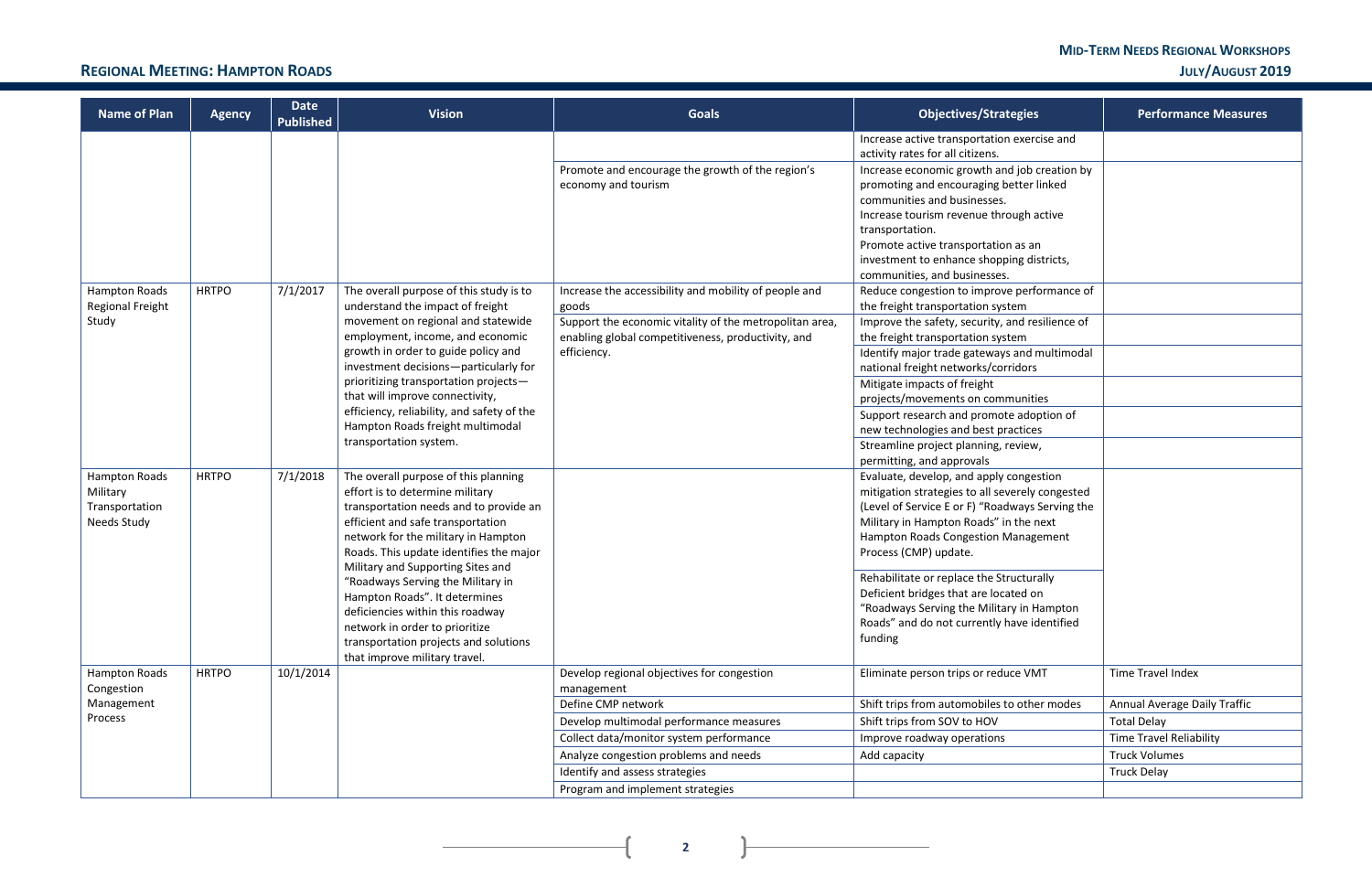#### **MID-TERM NEEDS REGIONAL WORKSHOPS REGIONAL MEETING: HAMPTON ROADS JULY/AUGUST 2019**

**3**

 $\overline{+}$ 

 $\mathbf{R}$ 

| <b>Name of Plan</b>                                                         | <b>Agency</b> | <b>Date</b><br><b>Published</b> | <b>Vision</b>                                                                                                                                                                                                         | <b>Goals</b>                                                                          | <b>Objectives/Strategies</b>                                                                                                                                                                                                                          | <b>Performance Measures</b>         |
|-----------------------------------------------------------------------------|---------------|---------------------------------|-----------------------------------------------------------------------------------------------------------------------------------------------------------------------------------------------------------------------|---------------------------------------------------------------------------------------|-------------------------------------------------------------------------------------------------------------------------------------------------------------------------------------------------------------------------------------------------------|-------------------------------------|
| Hampton Roads<br><b>Regional Travel</b>                                     | <b>HRTPO</b>  | 4/1/2012                        |                                                                                                                                                                                                                       |                                                                                       |                                                                                                                                                                                                                                                       | Travel Time/ Speed                  |
| Time/Speed Study                                                            |               |                                 |                                                                                                                                                                                                                       |                                                                                       |                                                                                                                                                                                                                                                       | Free Flow Travel Time/Speed         |
|                                                                             |               |                                 |                                                                                                                                                                                                                       |                                                                                       |                                                                                                                                                                                                                                                       | <b>Speed Reduction Factor</b>       |
|                                                                             |               |                                 |                                                                                                                                                                                                                       |                                                                                       |                                                                                                                                                                                                                                                       | Slowest Interval                    |
|                                                                             |               |                                 |                                                                                                                                                                                                                       |                                                                                       |                                                                                                                                                                                                                                                       | Congestion                          |
|                                                                             |               |                                 |                                                                                                                                                                                                                       |                                                                                       |                                                                                                                                                                                                                                                       | <b>Traffic Volume</b>               |
|                                                                             |               |                                 |                                                                                                                                                                                                                       |                                                                                       |                                                                                                                                                                                                                                                       | Delay                               |
| <b>Hampton Roads</b><br><b>Existing and Future</b>                          | <b>HRTPO</b>  | 9/1/2013                        |                                                                                                                                                                                                                       |                                                                                       |                                                                                                                                                                                                                                                       | Truck Delays, Weekday               |
| <b>Truck Delay Study</b>                                                    |               |                                 |                                                                                                                                                                                                                       |                                                                                       |                                                                                                                                                                                                                                                       | <b>Average Annual Truck Delays</b>  |
| Hampton Roads<br><b>High Speed</b>                                          | <b>HRTPO</b>  | 11/1/2014                       | Evaluate potential routes, travel<br>markets, and funding strategies for high                                                                                                                                         |                                                                                       | Establish route options between Richmond and<br>Hampton Roads Area.                                                                                                                                                                                   | Mode Benefits                       |
| Passenger Rail                                                              |               |                                 | speed rail connections between                                                                                                                                                                                        |                                                                                       | Determine operational plan and travel market                                                                                                                                                                                                          | Corridor total travel market demand |
| <b>Vision Plan</b>                                                          |               |                                 | Hampton Roads, Richmond, and                                                                                                                                                                                          |                                                                                       | to support high speed rail                                                                                                                                                                                                                            | forecast                            |
|                                                                             |               |                                 | Washington                                                                                                                                                                                                            |                                                                                       |                                                                                                                                                                                                                                                       | Vehicle fuel efficiency forecasts   |
|                                                                             |               |                                 |                                                                                                                                                                                                                       |                                                                                       |                                                                                                                                                                                                                                                       | Highway traffic congestion          |
| <b>Hampton Roads</b>                                                        | <b>HRTPO</b>  | 3/1/2013                        | This document contains transportation-                                                                                                                                                                                |                                                                                       |                                                                                                                                                                                                                                                       | Households                          |
| <b>Historical Analysis</b>                                                  |               |                                 | related data from the U.S.                                                                                                                                                                                            |                                                                                       |                                                                                                                                                                                                                                                       | Employment                          |
| of Census<br>Transportation                                                 |               |                                 | Census Bureau for Hampton Roads,<br>1970 through 2010.                                                                                                                                                                |                                                                                       |                                                                                                                                                                                                                                                       | Vehicles                            |
| Data                                                                        |               |                                 |                                                                                                                                                                                                                       |                                                                                       |                                                                                                                                                                                                                                                       | Means of Transportation to Work     |
|                                                                             |               |                                 |                                                                                                                                                                                                                       |                                                                                       |                                                                                                                                                                                                                                                       | <b>Travel Time to Work</b>          |
| Hampton Roads<br>Pavement                                                   | <b>HRTPO</b>  | 7/1/2014                        | In this document, HRTPO staff<br>presents, analyzes, and                                                                                                                                                              |                                                                                       |                                                                                                                                                                                                                                                       | Lane Closures                       |
| Performance<br>Measurement                                                  |               |                                 | summarizes publicly-available<br>pavement data for Hampton                                                                                                                                                            |                                                                                       |                                                                                                                                                                                                                                                       | Spending                            |
|                                                                             |               |                                 | Roads in order to determine the<br>condition and smoothness of                                                                                                                                                        |                                                                                       |                                                                                                                                                                                                                                                       | <b>Ride Quality</b>                 |
|                                                                             |               |                                 | the region's pavements.                                                                                                                                                                                               |                                                                                       |                                                                                                                                                                                                                                                       | <b>Pavement Condition</b>           |
| Prioritizing<br><b>Highway Projects</b><br>for Improvement<br>of Evacuation | <b>HRTPO</b>  | 3/1/2014                        | This document records recent analysis<br>undertaken by HRTPO staff to identify<br>and prioritize-according to cost<br>effectiveness-highway projects<br>designed to improve hurricane<br>evacuation in Hampton Roads. |                                                                                       | Highway projects designed to improve the<br>evacuation of vehicles using the 31 Critical<br>Roadway Segments in the Virginia Hurricane<br>Evacuation Study.<br>Chesapeake/Suffolk reversal project<br>Retiming of signals along signalized evacuation | Evacuation times/delay              |
|                                                                             |               |                                 |                                                                                                                                                                                                                       |                                                                                       | routes                                                                                                                                                                                                                                                |                                     |
| Hampton Roads<br><b>Public Participation</b>                                | <b>HRTPO</b>  | 1/1/2013                        | Inform, increase awareness, and<br>engage interested parties in our                                                                                                                                                   | Build credibility and trust between the HRTPO and those<br>whom it exists to serve    | Targeted Ads & Notices                                                                                                                                                                                                                                |                                     |
| Plan                                                                        |               |                                 | transportation planning and<br>programming processes.                                                                                                                                                                 | Facilitate an involvement process that begins early, is<br>convenient and meaningful; | Language-Outreach Strategies                                                                                                                                                                                                                          |                                     |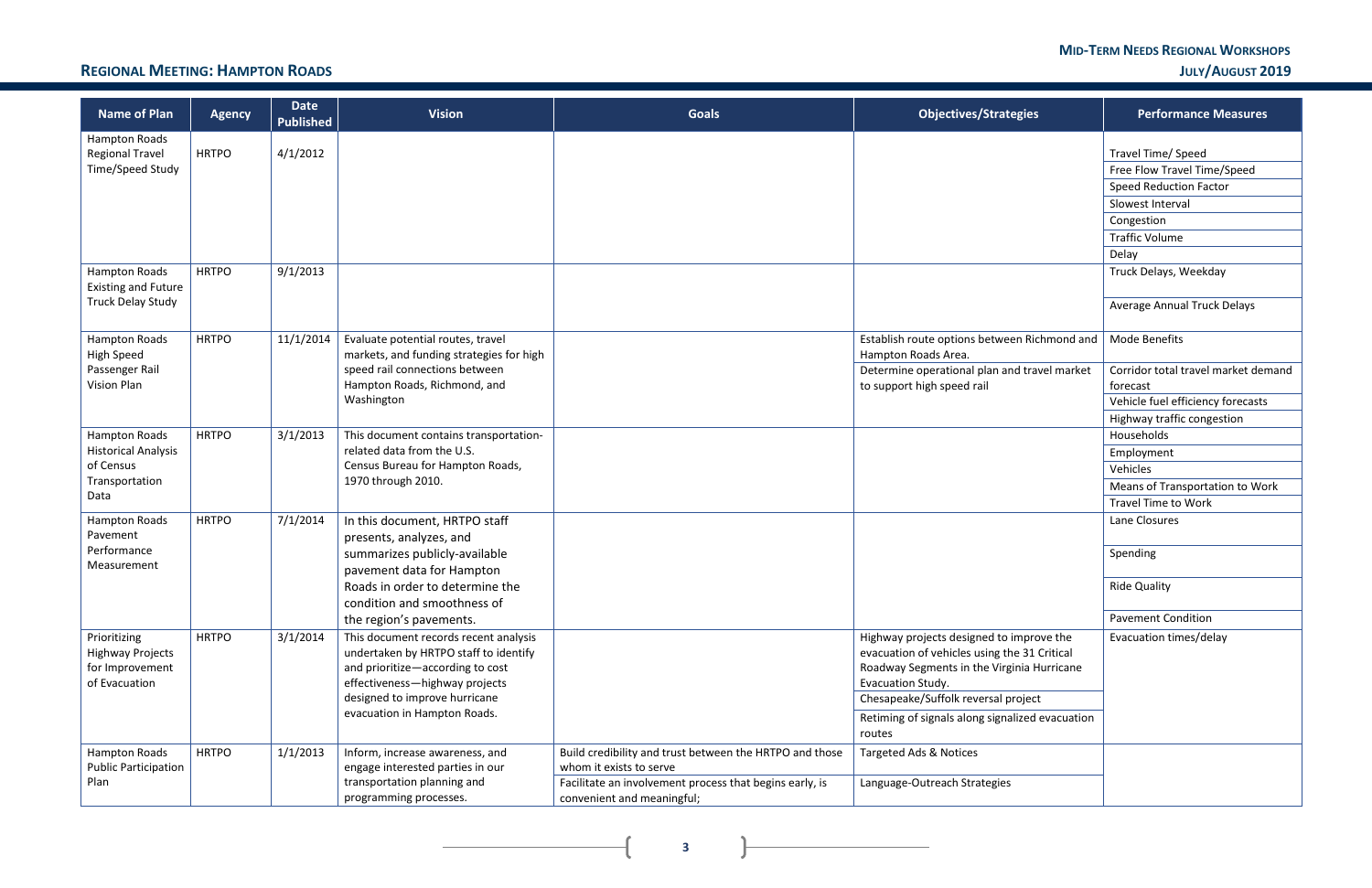#### **MID-TERM NEEDS REGIONAL WORKSHOPS REGIONAL MEETING: HAMPTON ROADS JULY/AUGUST 2019**

 $\mathcal{L}$ 

n

| <b>Name of Plan</b>                                                         | <b>Agency</b> | <b>Date</b><br><b>Published</b> | <b>Vision</b>                                                                                                                                                                                 | <b>Goals</b>                                                                                                                                                                                      | <b>Objectives/Strategies</b>                                                                                                | <b>Performance Measures</b>                            |
|-----------------------------------------------------------------------------|---------------|---------------------------------|-----------------------------------------------------------------------------------------------------------------------------------------------------------------------------------------------|---------------------------------------------------------------------------------------------------------------------------------------------------------------------------------------------------|-----------------------------------------------------------------------------------------------------------------------------|--------------------------------------------------------|
|                                                                             |               |                                 |                                                                                                                                                                                               | Develop partnerships with local community leaders,<br>groups and organizations to provide an integrated,<br>environmentally aware and multi-modal<br>approach to transportation needs and desires | <b>Transit-Accessible Meetings</b><br><b>Convenient Meeting Times &amp; Locals</b>                                          |                                                        |
|                                                                             |               |                                 |                                                                                                                                                                                               | Provide timely and easily understood information to<br>citizens, other interested parties, and segments of the<br>community affected by transportation plans,                                     | Partnerships with Other Organizations                                                                                       |                                                        |
|                                                                             |               |                                 |                                                                                                                                                                                               | programs, and projects;                                                                                                                                                                           | <b>Community Conversations</b>                                                                                              |                                                        |
|                                                                             |               |                                 |                                                                                                                                                                                               | Integrate citizen concerns and needs into the<br>developmental process;                                                                                                                           | <b>Coordination with Schools</b>                                                                                            |                                                        |
| Hampton Roads<br><b>Regional Active</b><br>Transportation                   | <b>HRTPO</b>  | 10/1/2012                       | This report summarizes the findings of<br>the research scan and provides<br>suggestions on next steps for integrating                                                                         | Education, encouragement, enforcement, equity,<br>engineering and maintenance, evaluation, environment,<br>economic                                                                               | Policy: Complete streets policy<br>implementation, active transportation plan,<br>active transportation advisory committees | Infrastructure Development                             |
| Research Scan                                                               |               |                                 | active transportation modes into the<br>regional transportation system.                                                                                                                       |                                                                                                                                                                                                   | Programs: Active Transportation Education<br><b>Courses, Active Transportation Community</b>                                | Safety                                                 |
|                                                                             |               |                                 |                                                                                                                                                                                               |                                                                                                                                                                                                   | events                                                                                                                      | Usage                                                  |
|                                                                             |               |                                 |                                                                                                                                                                                               |                                                                                                                                                                                                   | Advocacy: public involvement efforts, active<br>transportation advocacy groups                                              | <b>Public Health</b>                                   |
| Hampton Roads<br>Regional Bridge                                            | <b>HRTPO</b>  | 5/1/2018                        | The Hampton Roads Regional Bridge<br>Study for the first time provided a                                                                                                                      |                                                                                                                                                                                                   |                                                                                                                             | <b>Bridge Inspections and Ratings</b>                  |
| Study                                                                       |               |                                 | regional analysis of bridge topics such as                                                                                                                                                    |                                                                                                                                                                                                   |                                                                                                                             | Fracture and Scour Critical Bridges                    |
|                                                                             |               |                                 | bridge inspections and ratings, deficient<br>bridges, bridge funding and projects,                                                                                                            |                                                                                                                                                                                                   |                                                                                                                             | <b>Health Index</b>                                    |
|                                                                             |               |                                 | and the impacts that the closure of<br>major bridges would have on Hampton                                                                                                                    |                                                                                                                                                                                                   |                                                                                                                             | <b>Bridge Performance Measures</b>                     |
|                                                                             |               |                                 | Roads                                                                                                                                                                                         |                                                                                                                                                                                                   |                                                                                                                             | Funding                                                |
| Regional<br>Procedures for<br><b>Planned Closures</b><br>at River Crossings | <b>HRTPO</b>  | 1/1/2014                        | The purpose of this document is to<br>enable Operators to periodically close<br>river crossings as necessary without<br>causing major disruptions to the lives of<br>Hampton Roads residents. |                                                                                                                                                                                                   |                                                                                                                             |                                                        |
| Hampton Roads                                                               | <b>HRTPO</b>  | 10/1/2013                       | This study examined General Crash                                                                                                                                                             |                                                                                                                                                                                                   |                                                                                                                             | <b>Regional Safety Trends</b>                          |
| <b>Regional Safety</b><br>Study                                             |               |                                 | Data and Trends, Interstate and<br>Intersection Crash Findings, and Crash<br>Analysis and Countermeasures.                                                                                    |                                                                                                                                                                                                   |                                                                                                                             | <b>Crash Characteristics</b><br><b>Crash Locations</b> |
| Hampton Roads<br><b>Regional Travel</b>                                     | <b>HRTPO</b>  | 7/1/2013                        | This report uses the INRIX travel time<br>and speed data to examine the                                                                                                                       |                                                                                                                                                                                                   |                                                                                                                             | Delay: Travel Time, Travel Time<br>Index               |
| <b>Time Reliability</b><br>Study                                            |               |                                 | travel time reliability - defined as how<br>much travel times vary over                                                                                                                       |                                                                                                                                                                                                   |                                                                                                                             | Reliability: Buffer Time, Buffer Index                 |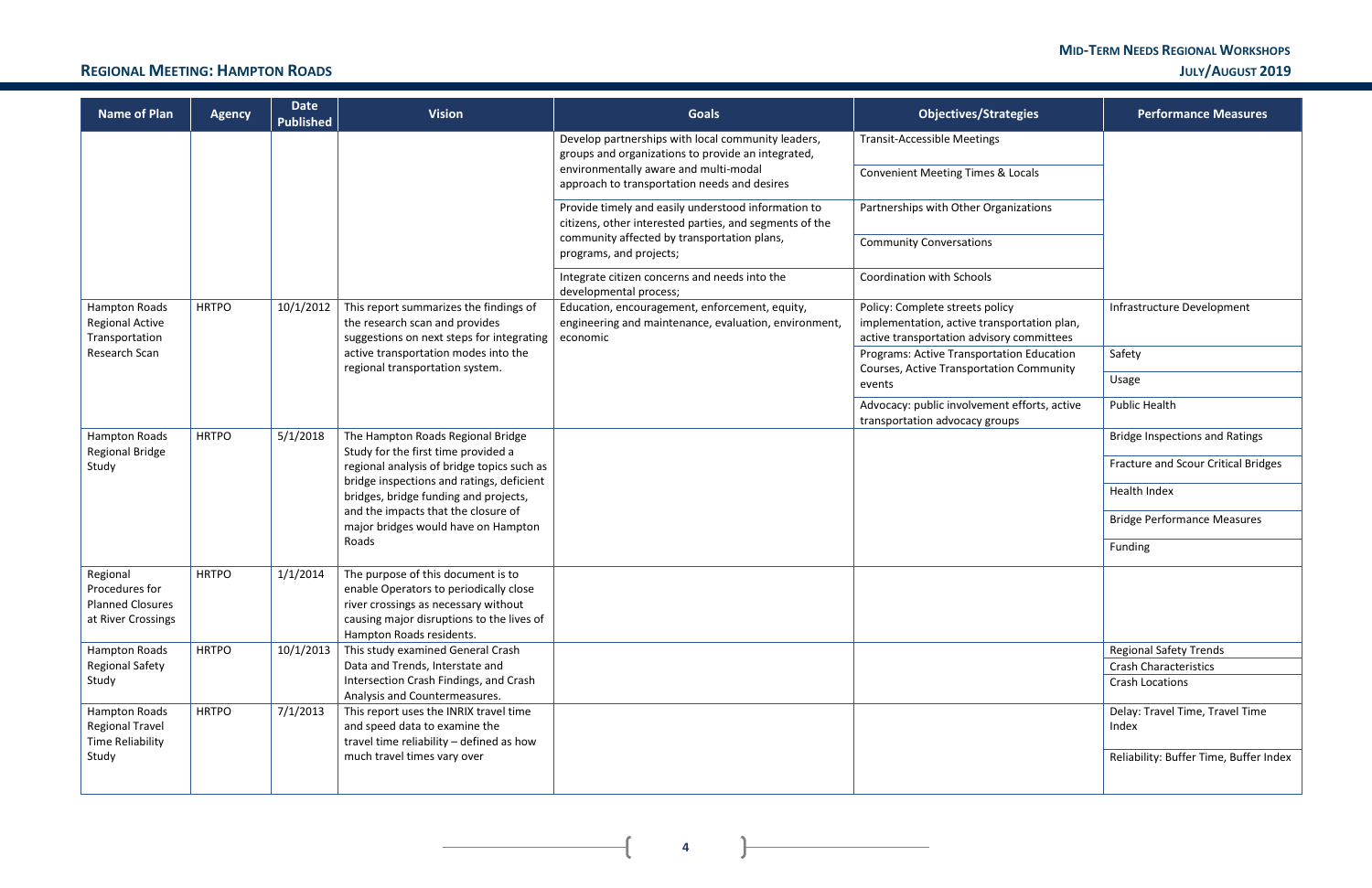### **REGIONAL MEETING: HAMPTON ROADS JULY/AUGUST 2019**

<u> 1989 - Johann Barbara, martxa alemaniar a</u>

| <b>Name of Plan</b>                                                 | <b>Agency</b>                          | <b>Date</b><br><b>Published</b> | <b>Vision</b>                                                                                                                                                                                                                                                                                                                        | <b>Goals</b>                                                                                                                                                                                                                                                    | <b>Objectives/Strategies</b>                                                                                                                                                                                                                      | <b>Performance Measures</b>                              |
|---------------------------------------------------------------------|----------------------------------------|---------------------------------|--------------------------------------------------------------------------------------------------------------------------------------------------------------------------------------------------------------------------------------------------------------------------------------------------------------------------------------|-----------------------------------------------------------------------------------------------------------------------------------------------------------------------------------------------------------------------------------------------------------------|---------------------------------------------------------------------------------------------------------------------------------------------------------------------------------------------------------------------------------------------------|----------------------------------------------------------|
|                                                                     |                                        |                                 | the course of time, as measured from<br>day to day or across different<br>times of the day - of the regional<br>roadway network.                                                                                                                                                                                                     |                                                                                                                                                                                                                                                                 |                                                                                                                                                                                                                                                   | Combined Measures: Planning Time,<br>Planning Time Index |
| <b>Users of Existing</b><br>Toll Facilities in<br>Hampton Roads     | <b>HRTPO</b>                           | 9/1/2012                        | Having obtained from VDOT data<br>concerning E-ZPass transactions at<br>the three local toll facilities-<br>Chesapeake Bay Bridge Tunnel,<br>Chesapeake Expressway, and the<br>Coleman Bridge-staff has calculated<br>the portion of E-ZPass tolls paid by<br>persons living, and businesses located,<br>in the 13 HRTPO localities. |                                                                                                                                                                                                                                                                 |                                                                                                                                                                                                                                                   | E-Z Pass counts<br>E-Z Pass Patron addresses             |
| Hampton Roads<br>2040 Rural Long<br>Range<br>Transportation<br>Plan | <b>HRTPO</b>                           |                                 | This document $-$ part of the<br>compendium of reports that comprise<br>the 2040 Hampton Roads Long-Range<br>Transportation Plan - is a financially<br>unconstrained vision plan, serving as a                                                                                                                                       | Provide a transportation system that facilitates the<br>efficient movement of people and goods<br>Provide a safe and secure transportation system<br>Improve Virginia's economic vitality and provide access<br>to economic opportunities for all Virginians    |                                                                                                                                                                                                                                                   |                                                          |
|                                                                     |                                        |                                 | blueprint to address the needs of the<br>transportation system for the rural<br>localities of the City of Franklin and<br>Southampton County.                                                                                                                                                                                        | Improve the quality of life and minimize potential<br>impacts to the environment<br>Improve the quality of life and minimize potential<br>impacts to the environment                                                                                            |                                                                                                                                                                                                                                                   |                                                          |
|                                                                     |                                        |                                 |                                                                                                                                                                                                                                                                                                                                      | Encourage land use and transportation coordination<br>while engaging the private sector                                                                                                                                                                         |                                                                                                                                                                                                                                                   |                                                          |
| Accomack-<br>Northampton<br>Rural Long Range                        | Accomack-<br>Northampton<br><b>PDC</b> | 2011                            |                                                                                                                                                                                                                                                                                                                                      | Support economic development and tourism initiatives,<br>such as the 2007 Jamestown Celebration, by improving<br>transportation-related tourism facilities.                                                                                                     | Adding bus shelters, expanding demand-<br>responsive transit throughout Accomack and<br>into Northampton County, improving the                                                                                                                    |                                                          |
| Transportation<br>Plan                                              |                                        |                                 |                                                                                                                                                                                                                                                                                                                                      | Improve the Eastern Shore's multimodal transportation<br>system by coordinating planning and supporting funding<br>for highways, public transit, human services<br>transportation, bicycle and pedestrian facilities, ports,<br>the railroad, and the airports. | coordination of bus schedules, adding<br>weekend transit service, and implementing<br>adjusted fixed routes.                                                                                                                                      |                                                          |
|                                                                     |                                        |                                 |                                                                                                                                                                                                                                                                                                                                      | Plan, build, and maintain a safe, efficient, and well-<br>drained highway system that preserves the Eastern<br>Shore's natural resources and existing communities by<br>working closely with VDOT to coordinate land use and<br>transportation planning.        | The roadway safety assessments identified<br>deficiencies such as sight distance and<br>visibility, access management, and inadequate<br>signage. Recommendations were<br>developed for both intersections and segments<br>throughout the region. |                                                          |
|                                                                     |                                        |                                 |                                                                                                                                                                                                                                                                                                                                      | Improve the Eastern Shore's main roadway network by<br>enhancing safety and capacity.                                                                                                                                                                           | Improve safety and maintain traffic capacity on<br>US 13.                                                                                                                                                                                         |                                                          |
| Accomack-<br>Northampton<br>Coordinated                             | Accomack-<br>Northampton<br><b>PDC</b> | 9/1/2013                        |                                                                                                                                                                                                                                                                                                                                      | Provide a forum to gain consensus on the transportation<br>priorities in the region and facilitate input from seniors,<br>individuals with disabilities, representatives of public,                                                                             |                                                                                                                                                                                                                                                   |                                                          |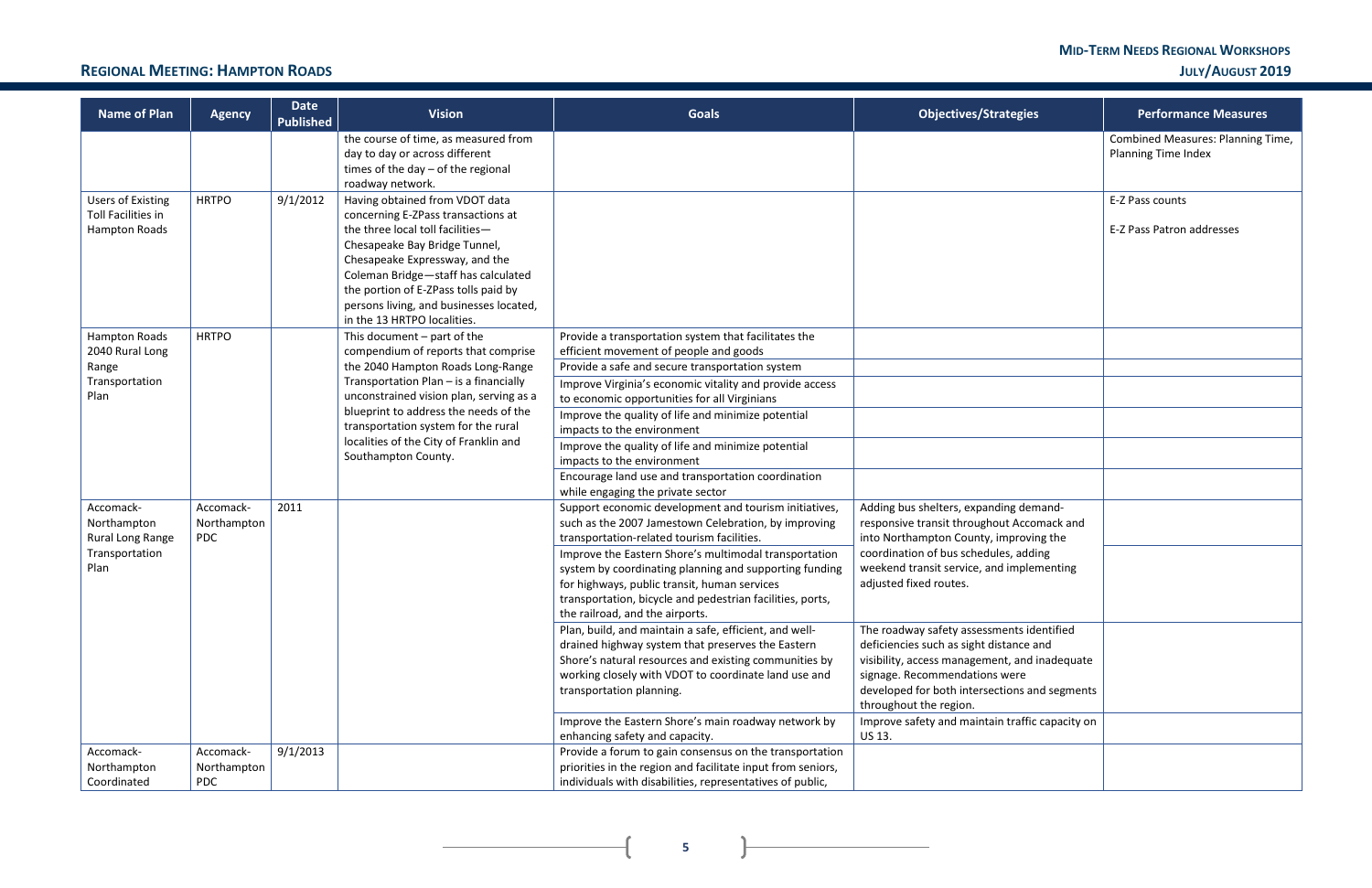#### **MID-TERM NEEDS REGIONAL WORKSHOPS REGIONAL MEETING: HAMPTON ROADS JULY/AUGUST 2019**

 $\mathbf{L}$ 

 $\mathbf{r}$ 

 $\frac{1}{2}$ 

| Name of Plan                          | <b>Agency</b>          | <b>Date</b><br>Published | <b>Vision</b> | <b>Goals</b>                                                                            | <b>Objectives/Strategies</b> | <b>Performance Measures</b> |
|---------------------------------------|------------------------|--------------------------|---------------|-----------------------------------------------------------------------------------------|------------------------------|-----------------------------|
| Human Service<br><b>Mobility Plan</b> |                        |                          |               | private, and non-profit transportation and human<br>services providers, and others.     |                              |                             |
|                                       |                        |                          |               | Foster local partnerships and provide an<br>opportunity for the development of new ones |                              |                             |
|                                       |                        |                          |               | Continue an ongoing structure to support<br>coordination efforts or help establish new  |                              |                             |
|                                       |                        |                          |               | coordination structures,                                                                |                              |                             |
| Mercury Boulevard<br>(US 258)         | <b>VDOT</b><br>(STARS) | Ongoing                  |               |                                                                                         |                              |                             |
| I-64/Northampton                      | <b>VDOT</b>            | Ongoing                  |               |                                                                                         |                              |                             |
| <b>Boulevard Study</b>                | (STARS)                |                          |               |                                                                                         |                              |                             |
| I-264/Ballentine                      | <b>VDOT</b>            | Ongoing                  |               |                                                                                         |                              |                             |
| Road Interchange                      | (STARS)                |                          |               |                                                                                         |                              |                             |
| Modification                          |                        |                          |               |                                                                                         |                              |                             |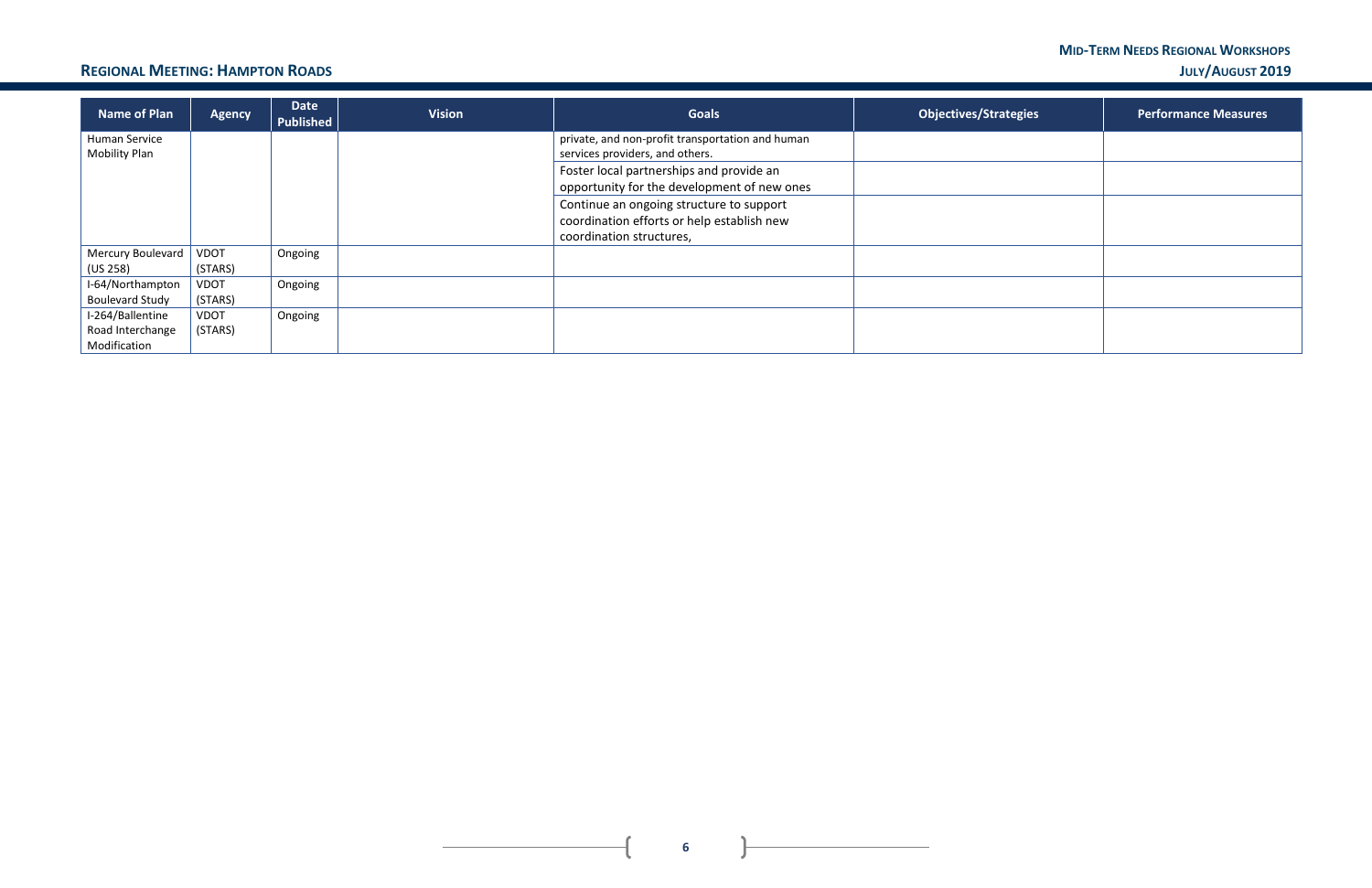### **Urban Development Area Needs Assessment- 2019 Responses**

| <b>Jurisdiction</b>            | <b>UDAs or DGAs (#)</b> | <b>VDOT</b><br><b>District</b> | Area<br>sq. mi. | Year<br><b>Designated</b> | Improvement<br>Urgency | <b>Highest Rated Overall Need</b>                          | Internal UDA Specific Multimodal Transportation Needs (Highest Identified<br>Need)                                                                                                                                                                                                                | In Regional<br><b>Network</b> |
|--------------------------------|-------------------------|--------------------------------|-----------------|---------------------------|------------------------|------------------------------------------------------------|---------------------------------------------------------------------------------------------------------------------------------------------------------------------------------------------------------------------------------------------------------------------------------------------------|-------------------------------|
| City of<br>Portsmouth          | City of Portsmouth      | Hampton<br>Roads               | 33.4            | 2015                      | Within 5 years         | Safety for All Users                                       | Transit facilities, bicycle infrastructure, pedestrian infrastructure, complete streets<br>improvements, safety features, intersection design, sidewalks,                                                                                                                                         | Yes                           |
| <b>Town of Exmore</b>          | <b>Town of Exmore</b>   | Hampton<br>Roads               | 0.8             | 2015                      |                        |                                                            | refer to Town of Exmore Comprehensive Plan, July 2015                                                                                                                                                                                                                                             | <b>No</b>                     |
| <b>Hampton City</b>            | <b>Buckroe</b>          | Hampton<br>Roads               | 1.4             | 2015                      | Within 5 years         | Safety for All Users                                       | Transit facilities, bicycle infrastructure, pedestrian infrastructure, complete streets<br>improvements, off-street parking capacity, improvements to the natural environment,<br>sidewalks                                                                                                       | Yes                           |
|                                | <b>Coliseum Central</b> | Hampton<br>Roads               | 4.0             | 2015                      | Within 5 years         | Friendly bicycle and pedestrian environment                | Transit frequency, transit capacity, transit facilities, street grid, bicycle infrastructure,<br>pedestrian infrastructure, complete streets improvements, on-street parking,<br>signage/wayfinding, improvements to the natural environment, sidewalks                                           | Yes                           |
|                                | <b>Fort Monroe</b>      | Hampton<br>Roads               | 0.8             | 2015                      | Within 5 years         | Access to transportation networks beyond the<br><b>UDA</b> | Transit capacity and access, transit facilities, street grid, bicycle infrastructure, safety<br>features, improvements to the natural environment, sidewalks                                                                                                                                      | Yes                           |
|                                | Downtown                | Hampton<br>Roads               | 1.7             | 2015                      | Within 5 years         | Safety for All Users                                       | Transit frequency, transit capacity and access, pedestrian infrastructure, complete<br>streets improvements, signage/wayfinding, improvements to the natural environment                                                                                                                          | Yes                           |
|                                | Phoebus                 | Hampton<br>Roads               | 1.3             | 2015                      | Beyond 5 years         | Circulation and access within the UDA                      | Roadway capacity, bicycle infrastructure, pedestrian infrastructure, off-street parking<br>capacity, signage/wayfinding, sidewalks,                                                                                                                                                               | Yes                           |
|                                | North King Street       | Hampton<br>Roads               | 2.4             | 2015                      | Beyond 5 years         | Friendly bicycle and pedestrian environment                | Transit facilities and amenities, bicycle infrastructure, pedestrian infrastructure,<br>complete streets improvements, safety features, traffic calming features,<br>improvements to the natural environment, sidewalks,                                                                          | Yes                           |
|                                | Kecoughtan              | Hampton<br>Roads               | 2.1             | 2015                      | Within 5 years         | Safety for All Users                                       | transit capacity and access, transit facilities, pedestrian infrastructure, complete<br>streets improvements, intersection design, traffic calming features, improvements to<br>the natural environment,                                                                                          | Yes                           |
| Isle of Wight<br><b>County</b> | Newport                 | Hampton<br>Roads               | $11.0$          | 2011                      | Within 5 years         | <b>Transit enhancements</b>                                | Transit frequency, transit operations, transit capacity and access, street grid, bicycle<br>infrastructure, pedestrian infrastructure, complete streets improvements, intersection<br>design, improvements to the natural environment, sidewalks                                                  | <b>Yes</b>                    |
|                                | Windsor                 | Hampton<br>Roads               | 10.8            | 2011                      | Beyond 5 years         | <b>Transit enhancements</b>                                | Transit frequency, transit operations, transit capacity and access, transit facilities,<br>street grid, bicycle infrastructure, pedestrian infrastructure, complete streets<br>improvements, intersection design, traffic calming features, improvements to the<br>natural environment, sidewalks | Yes                           |
|                                | Carrsville              | Hampton<br>Roads               | 10.8            | 2011                      | Beyond 5 years         | Circulation and access within the UDA                      | Transit frequency, transit operations, transit capacity and access, transit facilities,<br>bicycle infrastructure, pedestrian infrastructure, improvements to the natural<br>environment, sidewalks                                                                                               | Yes                           |
| James City<br><b>County</b>    | Toano                   | Hampton<br>Roads               | 0.4             | 2011                      | Within 5 years         | Circulation and access within the UDA                      | Street grid, bicycle infrastructure, pedestrian infrastructure, complete streets,<br>improvements to the natural environment, sidewalks,                                                                                                                                                          | Yes                           |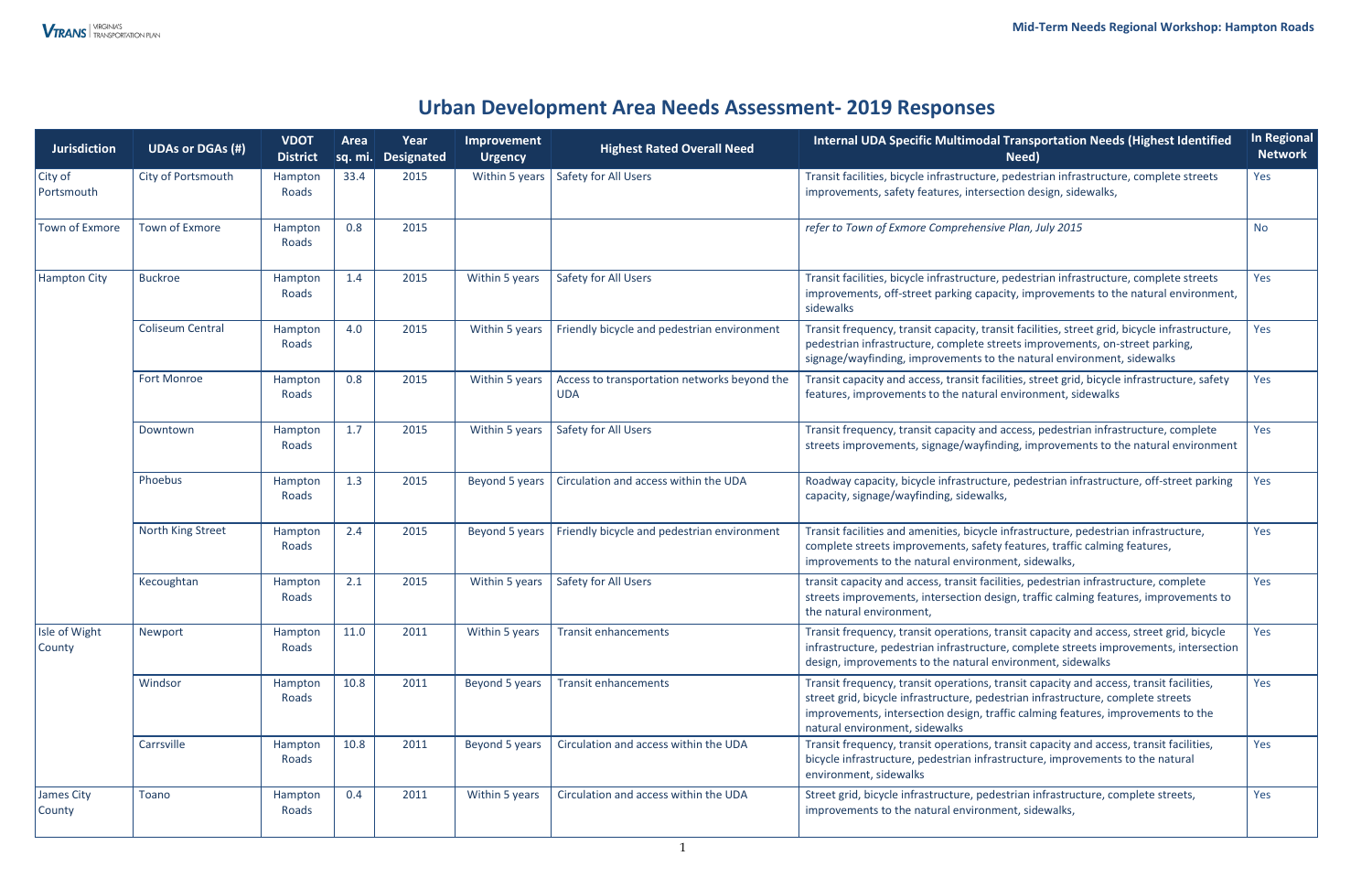#### **Mid-Term Needs Regional Workshop: Hampton Roads**

| <b>Jurisdiction</b> | <b>UDAs or DGAs (#)</b>                      | <b>VDOT</b><br><b>District</b> | Area | Year<br>sq. mi. Designated | Improvement<br><b>Urgency</b> | <b>Highest Rated Overall Need</b>                          | <b>Internal UDA Specific Multimodal Transportation Needs (Highest Identified</b><br>Need)                                                                                                                                                                                                                                                                          | <b>In Regional</b><br><b>Network</b> |
|---------------------|----------------------------------------------|--------------------------------|------|----------------------------|-------------------------------|------------------------------------------------------------|--------------------------------------------------------------------------------------------------------------------------------------------------------------------------------------------------------------------------------------------------------------------------------------------------------------------------------------------------------------------|--------------------------------------|
|                     | <b>Lightfoot Mixed Use</b><br>Area           | Hampton<br>Roads               | 0.5  | 2011                       | Within 5 years                | Access to transportation networks beyond<br>the UDA        | Roadway operations, transit facilities and amenities, bicycle infrastructure, pedestrian<br>infrastructure,                                                                                                                                                                                                                                                        | Yes                                  |
|                     | <b>Green Mount</b>                           | Hampton<br>Roads               | 0.1  | 2011                       | Beyond 5 years                | Access to transportation networks beyond<br>the UDA        | Bicycle infrastructure, pedestrian infrastructure, complete streets, sidewalks,                                                                                                                                                                                                                                                                                    | Yes                                  |
|                     | <b>Williamsburg Crossing</b>                 | Hampton<br>Roads               | 0.1  | 2011                       | Beyond 5 years                | Access to transportation networks beyond the<br><b>UDA</b> | Transit frequency, roadway capacity, roadway operations                                                                                                                                                                                                                                                                                                            | Yes                                  |
|                     | Route 60/143/199<br>Interchange              | Hampton<br>Roads               | 0.4  | 2011                       | Beyond 5 years                | Access to transportation networks beyond the<br><b>UDA</b> | Transit frequency, street grid, bicycle infrastructure, pedestrian infrastructure,<br>complete streets improvements, sidewalks                                                                                                                                                                                                                                     | Yes                                  |
|                     | <b>New Town</b>                              | Hampton<br>Roads               | 1.0  | 2011                       | Beyond 5 years                | Friendly bicycle and pedestrian environment                | Transit frequency, bicycle infrastructure, pedestrian infrastructure, sidewalks, roadway<br>operations                                                                                                                                                                                                                                                             | <b>Yes</b>                           |
|                     | Stonehouse                                   | Hampton<br>Roads               | 9.8  | 2011                       | Beyond 5 years                | Access to transportation networks beyond the<br><b>UDA</b> | Street grid, bicycle infrastructure, pedestrian infrastructure, intersection design,<br>sidewalks, roadway capacity, roadway operations                                                                                                                                                                                                                            | Yes                                  |
|                     | Norge                                        | Hampton<br>Roads               | 0.1  | 2011                       | Beyond 5 years                | Friendly bicycle and pedestrian environment                | Street grid, bicycle infrastructure, pedestrian infrastructure, complete streets<br>improvements, sidewalks                                                                                                                                                                                                                                                        | Yes                                  |
|                     | <b>Treyburn Drive</b>                        | Hampton<br>Roads               | 0.0  | 2011                       | Beyond 5 years                | Circulation and access inside the UDA                      | Roadway operations, transit frequency, improvements to the natural environment,                                                                                                                                                                                                                                                                                    | Yes                                  |
|                     | Croaker Interchange                          | Hampton<br>Roads               | 1.2  | 2011                       | Beyond 5 years                | Access to transportation networks beyond the<br><b>UDA</b> | Roadway capacity, transit facilities,                                                                                                                                                                                                                                                                                                                              | Yes                                  |
| Norfolk City        | <b>Downtown Character</b><br><b>District</b> | Hampton<br>Roads               | 1.4  | 2013                       | Within 5 years                | Access to transportation networks beyond the<br><b>UDA</b> | Transit frequency, transit operations, bicycle infrastructure, pedestrian infrastructure,<br>safety features, improvements to the natural environment                                                                                                                                                                                                              | Yes                                  |
|                     | <b>Broad Creek TSA</b>                       | Hampton<br>Roads               | 1.2  | 2013                       | Within 5 years                | Circulation and access inside the UDA                      | Transit operations, transit capacity and access, transit facilities, street grid, bicycle<br>infrastructure, pedestrian infrastructure, complete streets, safety features,<br>improvements to the natural environment, sidewalks                                                                                                                                   | Yes                                  |
|                     | Military Highway TSA                         | Hampton<br>Roads               | 0.6  | 2013                       | Beyond 5 years                | Access to transportation networks beyond the<br><b>UDA</b> | Transit frequency, transit operations, transit capacity and access, transit facilities,<br>bicycle infrastructure, pedestrian infrastructure, complete streets improvements,<br>safety features, traffic calming features, improvements to the natural environment,<br>sidewalks                                                                                   | Yes                                  |
|                     | <b>Newtown Road TSA</b>                      | Hampton<br>Roads               | 0.2  | 2013                       | Beyond 5 years                | Access to transportation networks beyond the<br><b>UDA</b> | Transit frequency, transit operations, transit capacity and access, transit facilities,<br>bicycle infrastructure, pedestrian infrastructure, complete streets improvements,<br>safety features, improvements to the natural environment, sidewalks                                                                                                                | Yes                                  |
|                     | <b>Military Circle Area</b>                  | Hampton<br>Roads               | 0.0  | 2013                       | Beyond 5 years                | Access to transportation networks beyond the<br><b>UDA</b> | Roadway operations, transit frequency, transit operations, transit capacity, transit<br>facilities, street grid, bicycle infrastructure, pedestrian infrastructure, complete streets<br>improvements, safety features, on-street parking, off-street parking, intersection<br>design, traffic calming features, improvements to the natural environment, sidewalks | Yes                                  |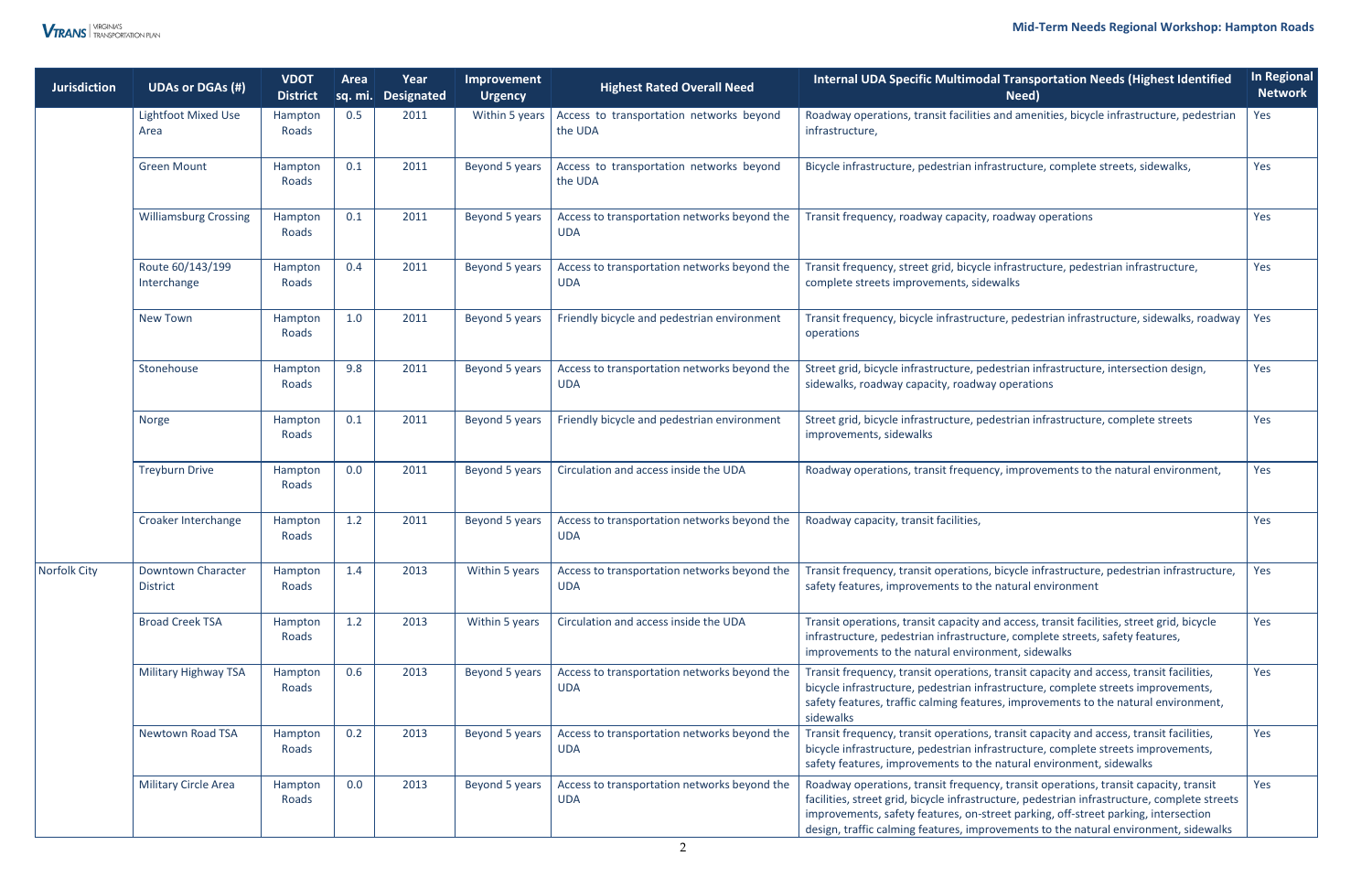#### **Mid-Term Needs Regional Workshop: Hampton Roads**



| <b>Jurisdiction</b> | <b>UDAs or DGAs (#)</b>                           | <b>VDOT</b><br><b>District</b> | Area | Year<br>sq. mi. Designated | Improvement<br><b>Urgency</b> | <b>Highest Rated Overall Need</b>                   | Internal UDA Specific Multimodal Transportation Needs (Highest Identified<br>Need)                                                                                                                                                                                                                                                                                                       | In Regional<br><b>Network</b> |
|---------------------|---------------------------------------------------|--------------------------------|------|----------------------------|-------------------------------|-----------------------------------------------------|------------------------------------------------------------------------------------------------------------------------------------------------------------------------------------------------------------------------------------------------------------------------------------------------------------------------------------------------------------------------------------------|-------------------------------|
|                     | <b>Wards Corner</b>                               | Hampton<br>Roads               | 0.1  | 2013                       | Beyond 5 years                | Access to transportation networks beyond<br>the UDA | Transit frequency, transit operations, transit capacity, transit facilities, street grid,<br>bicycle infrastructure, pedestrian infrastructure, complete streets improvements,<br>safety features, traffic calming features, improvements to the natural environment,<br>sidewalks                                                                                                       | Yes                           |
| Suffolk City        | Suffolk City (2)                                  | Hampton<br>Roads               | 30.5 | 2015                       | Within 5 years                | Safety for All Users                                | Roadway Capacity; Roadway Operations; Transit Frequency; Transit<br>Operations; Transit Facilities; Intersection Design; Street Grid; Bicycle Infrastructure;<br>Pedestrian Infrastructure; Complete Streets; Safety Features; On-Street Parking; Off-<br><b>Street Parking</b>                                                                                                          | Yes                           |
| Virginia Beach      | Pembroke                                          | Hampton<br>Roads               | 2.0  | 2009                       | Beyond 5 years                | <b>Transit enhancements</b>                         | Roadway capacity, roadway operations, transit frequency, transit capacity and access,<br>transit facilities, bicycle infrastructure, pedestrian infrastructure, complete streets,<br>intersection design, signage/wayfinding, traffic calming, improvements to the natural<br>environment, sidewalks,                                                                                    | Yes                           |
|                     | Newton                                            | Hampton<br>Roads               | 0.6  | 2009                       | Beyond 5 years                |                                                     | Roadway capacity, roadway operations, transit frequency, transit operations, transit<br>capacity, transit facilities, street grid, bicycle infrastructure, pedestrian infrastructure,<br>complete streets improvements, safety features, on-street parking, off-street parking,<br>intersection design, signage/wayfinding, sidewalks                                                    | Yes                           |
|                     | <b>Burton Station</b>                             | Hampton<br>Roads               | 1.5  | 2015                       | Beyond 5 years                |                                                     | Roadway capacity, roadway operations, street grid, bicycle infrastructure, pedestrian<br>infrastructure, complete streets improvements, safety features, off-street parking,<br>intersection design                                                                                                                                                                                      | Yes                           |
|                     | Resort                                            | Hampton<br>Roads               | 2.6  | 2015                       | Beyond 5 years                |                                                     | Transit facilities, safety features, traffic calming features, improvements to the natural<br>environment, sidewalks,                                                                                                                                                                                                                                                                    | Yes                           |
|                     | Lynnhaven                                         | Hampton<br>Roads               | 1.4  | 2015                       | Beyond 5 years                |                                                     | Roadway capacity, roadway operations, transit capacity, transit facilities, street grid,<br>bicycle infrastructure, pedestrian infrastructure, complete streets improvements,<br>safety features, intersection design, signage/wayfinding, improvements to the natural<br>environment                                                                                                    | Yes                           |
|                     | Hilltop                                           | Hampton<br>Roads               | 1.2  | 2015                       | Beyond 5 years                |                                                     | Roadway capacity, roadway operations, transit operations, transit capacity, transit<br>facilities, street grid, bicycle infrastructure, pedestrian infrastructure, complete streets<br>improvements, safety features, intersection design, signage/wayfinding, improvements<br>to the natural environment                                                                                | Yes                           |
|                     | Centerville                                       | Hampton<br>Roads               | 2.0  | 2015                       | Beyond 5 years                |                                                     | Roadway capacity, roadway operations, transit frequency, transit operations, transit<br>capacity, transit facilities, street grid, bicycle infrastructure, pedestrian infrastructure,<br>complete streets improvements, safety features, off-street parking, intersection<br>design, signage/wayfinding, traffic calming features, improvements to the natural<br>environment, sidewalks | Yes                           |
| Williamsburg        | <b>High Street Mixed-</b><br>Use/Residential Area | Hampton<br>Roads               | 0.2  | 2015                       | Within 5 years                | Safety for All Users                                | Roadway operations, transit frequency, transit operations, transit capacity and access,<br>transit facilities and amenities, bicycle infrastructure,                                                                                                                                                                                                                                     | Yes                           |
|                     | Midtown Planning Area                             | Hampton<br>Roads               | 0.2  | 2015                       | Within 5 years                | Circulation and access inside the UDA               | Roadway capacity, roadway operations, transit frequency, transit operations, transit<br>capacity, transit facilities, street grid, bicycle infrastructure, pedestrian infrastructure,<br>complete streets improvements, safety features, off-street parking, intersection design                                                                                                         | Yes                           |
|                     | <b>Northeast Triangle</b><br><b>Planning Area</b> | Hampton<br>Roads               | 0.9  | 2015                       | Within 5 years                | Circulation and access inside the UDA               | Roadway operations, transit frequency, transit operations, transit capacity, transit<br>facilities, street grid, bicycle infrastructure, pedestrian infrastructure, complete streets<br>improvements, safety features, intersection design, signage/wayfinding, sidewalks                                                                                                                | Yes                           |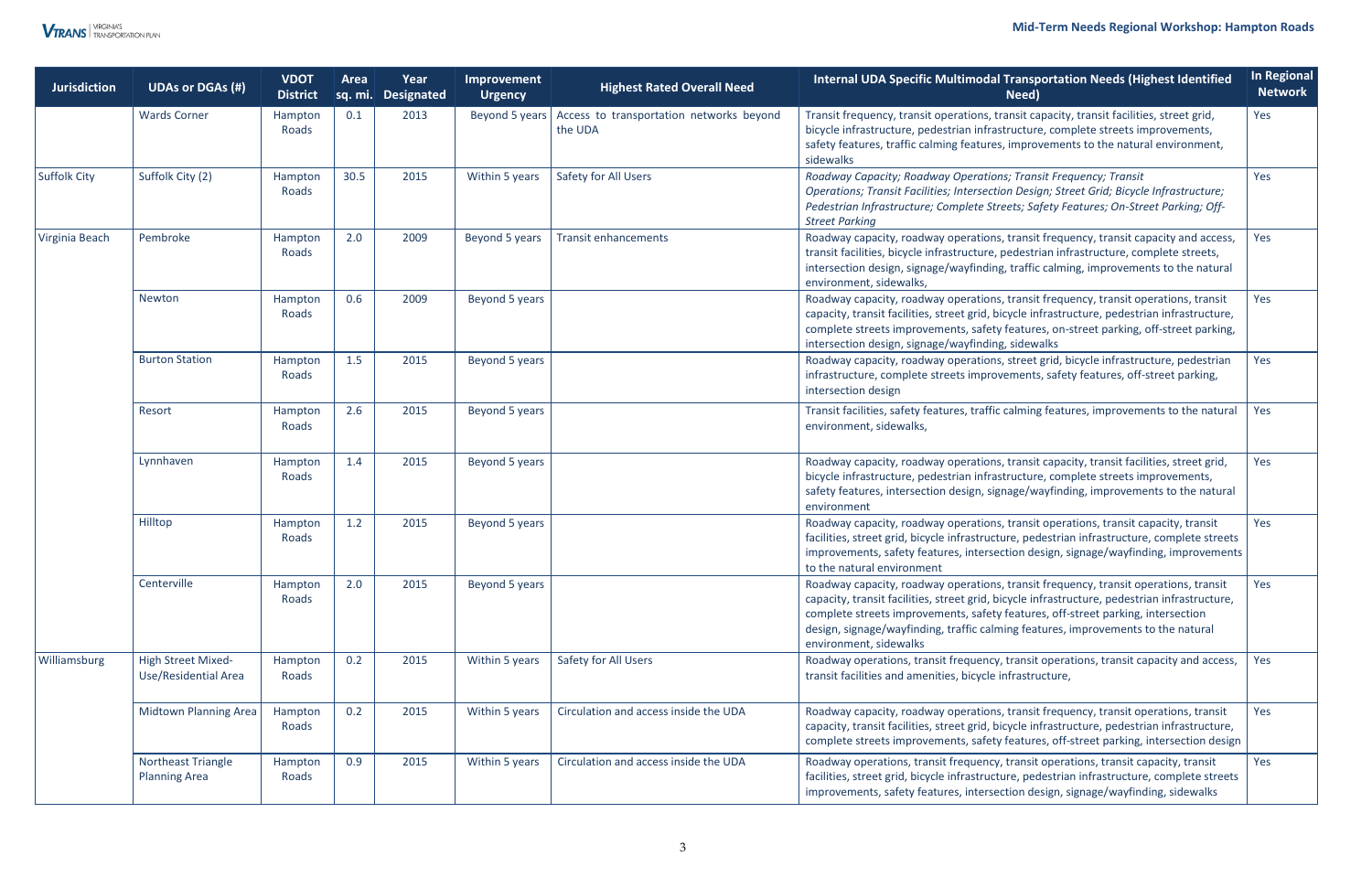#### **Mid-Term Needs Regional Workshop: Hampton Roads**

*Previous responses Italicized* 



| <b>Jurisdiction</b> | <b>UDAs or DGAs (#)</b>                       | <b>VDOT</b><br><b>District</b> | Area<br>Sq. mi. | Year<br><b>Designated</b> | Improvement<br><b>Urgency</b> | <b>Highest Rated Overall Need</b>                          | Internal UDA Specific Multimodal Transportation Needs (Highest Identified<br>Need)                                                         | <b>In Regional</b><br><b>Network</b> |
|---------------------|-----------------------------------------------|--------------------------------|-----------------|---------------------------|-------------------------------|------------------------------------------------------------|--------------------------------------------------------------------------------------------------------------------------------------------|--------------------------------------|
|                     | Quarterpath Mixed-Use<br>and Residential Area | Hampton<br>Roads               | 0.6             | 2015                      | Beyond 5 years                | Access to transportation networks beyond<br>the UDA        | transit frequency, transit operations, transit capacity and access, transit facilities and<br>amenities, street grid,                      | Yes                                  |
| <b>York County</b>  | Lightfoot                                     | Hampton<br>Roads               | 1.1             | 2015                      | Beyond 5 years                | Access to transportation networks beyond<br>the UDA        | Roadway capacity and infrastructure, roadway operations, bicycle infrastructure,<br>pedestrian infrastructure, safety features, sidewalks, | Yes                                  |
|                     | Route 17/Fort Eustis<br><b>Boulevard</b>      | Hampton<br>Roads               | 0.3             | 2015                      | Within 5 years                | Circulation and access within the UDA                      | Pedestrian infrastructure, sidewalks,                                                                                                      | Yes                                  |
|                     | <b>Grafton Drive</b>                          | Hampton<br>Roads               | 0.6             | 2015                      | Beyond 5 years                | Access to transportation networks beyond the<br><b>UDA</b> | Roadway capacity and infrastructure, bicycle infrastructure, pedestrian infrastructure,<br>sidewalks,                                      | Yes                                  |
|                     | Keener-Cupp-Berrane<br>Property               | Hampton<br>Roads               | 0.2             | 2015                      | Within 5 years                | Access to transportation networks beyond the<br><b>UDA</b> | Roadway capacity and infrastructure improvements, bicycle infrastructure, pedestrian<br>infrastructure, traffic calming, sidewalks         | Yes                                  |
|                     | <b>Marquis and Vicinity</b>                   | Hampton<br>Roads               | 1.5             | 2015                      | Beyond 5 years                | Access to transportation networks beyond the<br><b>UDA</b> | Roadway capacity and infrastructure, roadway operations, bicycle infrastructure,<br>pedestrian infrastructure, sidewalks                   | Yes                                  |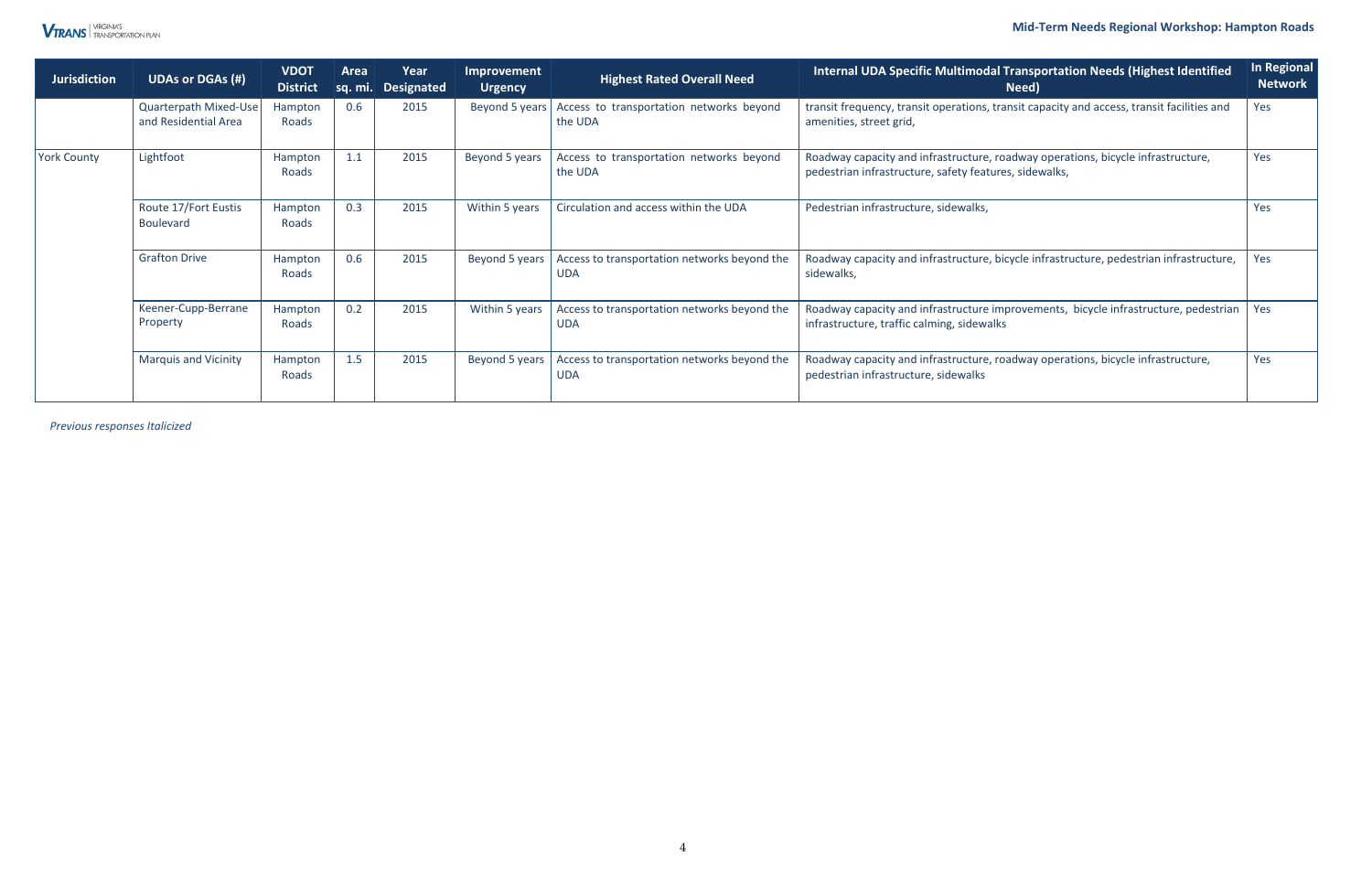### **UDA VARIABLES**

| <b>UDA Name</b>                                    | <b>Governing Bodies</b>                                                                                            | Area                                       | Year<br><b>Designated</b> | <b>Centerline</b><br><b>Miles</b> | Population <sup>1</sup>                                                 | Employment <sup>2</sup>                                                                                                                                                                                                                         | <b>UDA Transit</b>                                                                                                                                                                   | <b>Modal Information</b>                                                                                                                                          |
|----------------------------------------------------|--------------------------------------------------------------------------------------------------------------------|--------------------------------------------|---------------------------|-----------------------------------|-------------------------------------------------------------------------|-------------------------------------------------------------------------------------------------------------------------------------------------------------------------------------------------------------------------------------------------|--------------------------------------------------------------------------------------------------------------------------------------------------------------------------------------|-------------------------------------------------------------------------------------------------------------------------------------------------------------------|
| City of Portsmouth<br>City of Portsmouth           | PDC: Hampton Roads PDC<br>MPO: Hampton Roads TPO<br>District: Hampton Roads<br>Jurisdiction: Portsmouth City       | Sq. miles:<br>33.43<br>Acres:<br>21,396.54 | 2015                      | 535.02                            | UDA Population: 86,653<br><b>UDA Population Density:</b><br>4.05        | UDA employment: 32,188<br>Total UDA employment in freight related industries: 6,450<br>Total UDA employment in local serving industries: 21,118<br>Total UDA employment in knowledge-based industries:<br>4,621<br>UDA Employment density: 1.50 | Percent of UDA population served<br>by transit (within 1/4 mile of transit<br>stop): 38%<br>Percent of UDA employment<br>served by transit (within 1/4 mile of<br>transit stop): 38% | Number of bus stops: 291<br>Miles of bus routes: 108.79<br>Number of ferry stops: 3<br>Miles of ferry routes: 0.31<br>Number of rail stops: 0<br>Miles of rail: 0 |
| Gloucester County-<br>Court house Village          | PDC: Middle Peninsula PDC<br>MPO: Hampton Roads TPO<br>District: Fredericksburg<br>Jurisdiction: Gloucester County | Sq. miles: 7.55<br>Acres:<br>4,833.54      | 2013                      | 20.65                             | <b>UDA Population: 1,970</b><br><b>UDA Population Density:</b><br>0.41  | UDA employment: 4,197<br>Total UDA employment in freight related industries: 121<br>Total UDA employment in local serving industries: 3,865<br>Total UDA employment in knowledge-based industries: 211<br>UDA Employment density: 0.87          | Percent of UDA population served<br>by transit (within 1/4 mile of transit<br>stop): 13%<br>Percent of UDA employment<br>served by transit (within 1/4 mile of<br>transit stop): 13% | Number of bus stops: 7<br>Miles of bus routes: 2.09<br>Number of ferry stops: 0<br>Miles of ferry routes: 0<br>Number of rail stops: 0<br>Miles of rail: 0        |
| <b>Gloucester County-</b><br>Point / Hayes Village | PDC: Middle Peninsula PDC<br>MPO: Hampton Roads TPO<br>District: Fredericksburg<br>Jurisdiction: Gloucester County | Sq. miles: 6.02<br>Acres:<br>3,853.93      | 2011                      | 29.93                             | <b>UDA Population: 4,814</b><br><b>UDA Population Density:</b><br>1.25  | UDA employment: 1,150<br>Total UDA employment in freight related industries: 181<br>Total UDA employment in local serving industries: 816<br>Total UDA employment in knowledge-based industries: 153<br>UDA Employment density: 0.30            | Percent of UDA population served<br>by transit (within 1/4 mile of transit<br>stop): 10%<br>Percent of UDA employment<br>served by transit (within 1/4 mile of<br>transit stop): 10% | Number of bus stops: 6<br>Miles of bus routes: 0.14<br>Number of ferry stops: 0<br>Miles of ferry routes: 0<br>Number of rail stops: 0<br>Miles of rail: 0        |
| Hampton City-<br>Buckroe                           | PDC: Hampton Roads PDC<br>MPO: Hampton Roads TPO<br>District: Hampton Roads<br>Jurisdiction: Hampton City          | Sq. miles: 1.37<br>Acres: 876.76           | 2015                      | 22.64                             | UDA Population: 5,375<br><b>UDA Population Density:</b><br>6.13         | UDA employment: 299<br>Total UDA employment in freight related industries: 24<br>Total UDA employment in local serving industries: 264<br>Total UDA employment in knowledge-based industries: 10<br>UDA Employment density: 0.34                | Percent of UDA population served<br>by transit (within 1/4 mile of transit<br>stop): 70%<br>Percent of UDA employment<br>served by transit (within 1/4 mile of<br>transit stop):70%  | Number of bus stops: 54<br>Miles of bus routes: 8.45<br>Number of ferry stops: 0<br>Miles of ferry routes: 0<br>Number of rail stops: 0<br>Miles of rail: 0       |
| Hampton City-<br><b>Coliseum Central</b>           | PDC: Hampton Roads PDC<br>MPO: Hampton Roads TPO<br>District: Hampton Roads<br>Jurisdiction: Hampton City          | Sq. miles: 4.00<br>Acres:<br>2,558.52      | 2015                      | 76.48                             | <b>UDA Population: 12,375</b><br><b>UDA Population Density:</b><br>4.84 | UDA employment: 13,014<br>Total UDA employment in freight related industries: 330<br>Total UDA employment in local serving industries: 11,789<br>Total UDA employment in knowledge-based industries: 896<br>UDA Employment density: 5.09        | Percent of UDA population served<br>by transit (within 1/4 mile of transit<br>stop): 69%<br>Percent of UDA employment<br>served by transit (within 1/4 mile of<br>transit stop): 69% | Number of bus stops: 112<br>Miles of bus routes: 36.46<br>Number of ferry stops: 0<br>Miles of ferry routes: 0<br>Number of rail stops: 0<br>Miles of rail: 0     |
| Hampton City-<br>Downtown                          | PDC: Hampton Roads PDC<br>MPO: Hampton Roads TPO<br>District: Hampton Roads<br>Jurisdiction: Hampton City          | Sq. miles: 1.66<br>Acres:<br>1,063.29      | 2015                      | 40.34                             | <b>UDA Population: 4,687</b><br><b>UDA Population Density:</b><br>4.41  | UDA employment: 9,675<br>Total UDA employment in freight related industries: 1,143<br>Total UDA employment in local serving industries: 7,196<br>Total UDA employment in knowledge-based industries:<br>1,337<br>UDA Employment density: 9.10   | Percent of UDA population served<br>by transit (within 1/4 mile of transit<br>stop): 83%<br>Percent of UDA employment<br>served by transit (within 1/4 mile of<br>transit stop): 83% | Number of bus stops: 79<br>Miles of bus routes: 27.21<br>Number of ferry stops: 0<br>Miles of ferry routes: 0<br>Number of rail stops: 0<br>Miles of rail: 0      |

**1 1 1 1**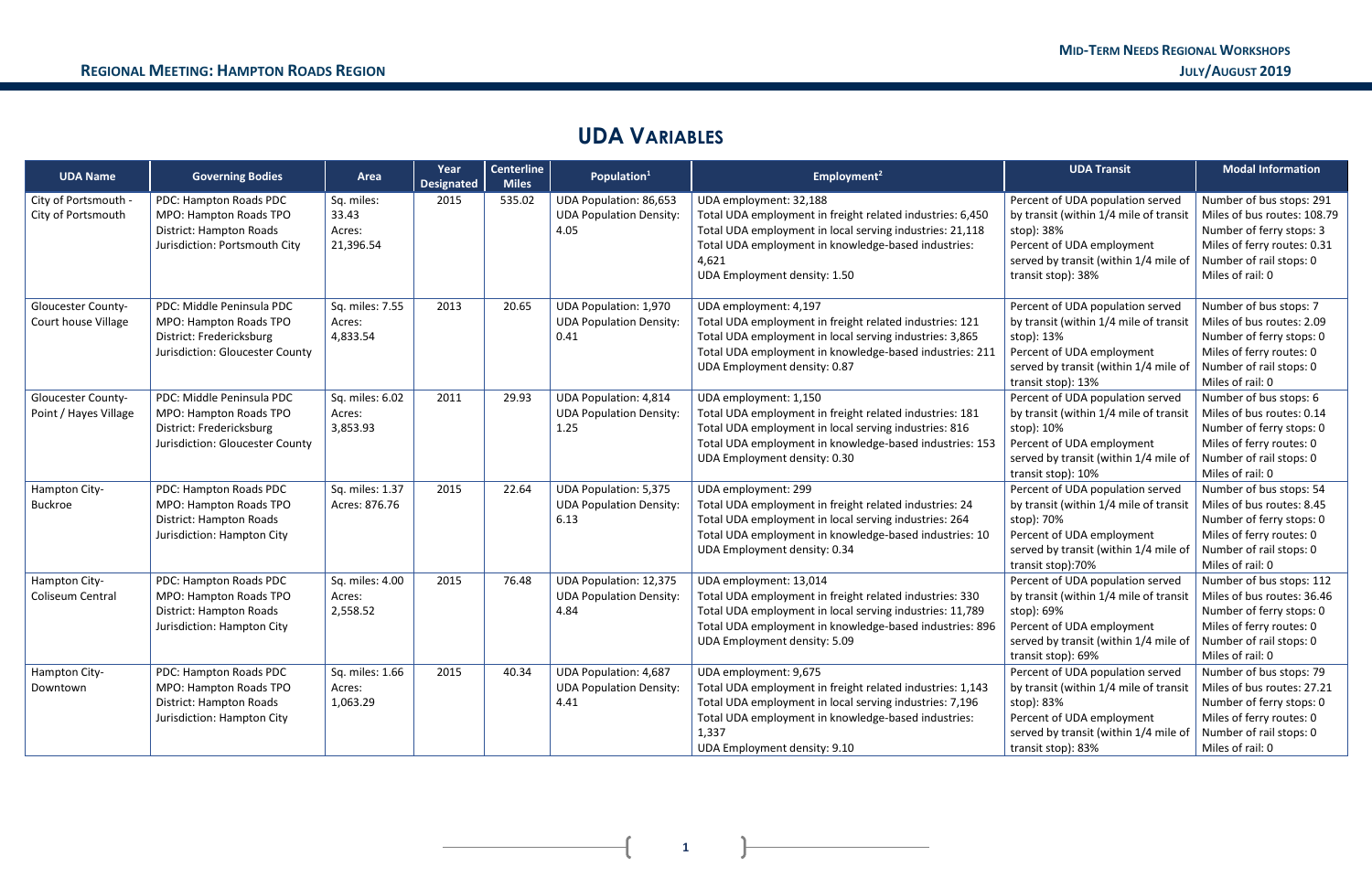### **REGIONAL MEETING: HAMPTON ROADS REGION JULY/AUGUST 2019**

**2**

| <b>UDA Name</b>                   | <b>Governing Bodies</b>                                                                                                      | Area                                      | Year<br><b>Designated</b> | <b>Centerline</b><br><b>Miles</b> | Population <sup>1</sup>                                                | Employment <sup>2</sup>                                                                                                                                                                                                               | <b>UDA Transit</b>                                                                                                                                                                   | <b>Modal Information</b>                                                                                                                                    |
|-----------------------------------|------------------------------------------------------------------------------------------------------------------------------|-------------------------------------------|---------------------------|-----------------------------------|------------------------------------------------------------------------|---------------------------------------------------------------------------------------------------------------------------------------------------------------------------------------------------------------------------------------|--------------------------------------------------------------------------------------------------------------------------------------------------------------------------------------|-------------------------------------------------------------------------------------------------------------------------------------------------------------|
| Hampton City-Fort<br>Monroe       | PDC: Hampton Roads PDC<br>MPO: Hampton Roads TPO<br>District: Hampton Roads<br>Jurisdiction: Hampton City                    | Sq. miles: 0.80<br>Acres: 511.78          | 2015                      | 14.42                             | <b>UDA Population: 227</b><br><b>UDA Population Density:</b><br>0.44   | UDA employment: 237<br>Total UDA employment in freight related industries: 38<br>Total UDA employment in local serving industries: 37<br>Total UDA employment in knowledge-based industries: 162<br>UDA Employment density: 0.46      | Percent of UDA population served<br>by transit (within 1/4 mile of transit<br>stop): 0%<br>Percent of UDA employment<br>served by transit (within 1/4 mile of<br>transit stop): 0%   | Number of bus stops: 11<br>Miles of bus routes: 0<br>Number of ferry stops: 0<br>Miles of ferry routes: 0<br>Number of rail stops: 0<br>Miles of rail: 0    |
| Hampton City-<br>Kecoughtan       | PDC: Hampton Roads PDC<br>MPO: Hampton Roads TPO<br>District: Hampton Roads<br>Jurisdiction: Hampton City                    | Sq. miles: 2.11<br>Acres:<br>1,351.07     | 2015                      | 41.35                             | <b>UDA Population: 8,488</b><br><b>UDA Population Density:</b><br>6.28 | UDA employment: 894<br>Total UDA employment in freight related industries: 267<br>Total UDA employment in local serving industries: 583<br>Total UDA employment in knowledge-based industries: 44<br>UDA Employment density: 0.66     | Percent of UDA population served<br>by transit (within 1/4 mile of transit<br>stop): 69%<br>Percent of UDA employment<br>served by transit (within 1/4 mile of<br>transit stop):69%  | Number of bus stops: 71<br>Miles of bus routes: 7.59<br>Number of ferry stops: 0<br>Miles of ferry routes: 0<br>Number of rail stops: 0<br>Miles of rail: 0 |
| Hampton City-North<br>King St     | PDC: Hampton Roads PDC<br>MPO: Hampton Roads TPO<br>District: Hampton Roads<br>Jurisdiction: Hampton City                    | Sq. miles: 2.41<br>Acres:<br>1,540.07     | 2015                      | 41.97                             | <b>UDA Population: 8,026</b><br><b>UDA Population Density:</b><br>5.21 | UDA employment: 1,296<br>Total UDA employment in freight related industries: 24<br>Total UDA employment in local serving industries: 1,075<br>Total UDA employment in knowledge-based industries: 197<br>UDA Employment density: 0.84 | Percent of UDA population served<br>by transit (within 1/4 mile of transit<br>stop): 50%<br>Percent of UDA employment<br>served by transit (within 1/4 mile of<br>transit stop): 50% | Number of bus stops: 57<br>Miles of bus routes: 9.48<br>Number of ferry stops: 0<br>Miles of ferry routes: 0<br>Number of rail stops: 0<br>Miles of rail: 0 |
| Hampton City-<br>Phoebus          | PDC: Hampton Roads PDC<br>MPO: Hampton Roads TPO<br>District: Hampton Roads<br>Jurisdiction: Hampton City                    | Sq. miles: 1.29<br>Acres: 823.52          | 2015                      | 30.53                             | <b>UDA Population: 5,018</b><br><b>UDA Population Density:</b><br>6.09 | UDA employment: 778<br>Total UDA employment in freight related industries: 110<br>Total UDA employment in local serving industries: 518<br>Total UDA employment in knowledge-based industries: 150<br>UDA Employment density: 0.94    | Percent of UDA population served<br>by transit (within 1/4 mile of transit<br>stop): 83%<br>Percent of UDA employment<br>served by transit (within 1/4 mile of<br>transit stop): 83% | Number of bus stops: 52<br>Miles of bus routes: 9.93<br>Number of ferry stops: 0<br>Miles of ferry routes: 0<br>Number of rail stops: 0<br>Miles of rail: 0 |
| Isle of Wight County-<br>Camptown | PDC: Hampton Roads PDC<br>MPO: Hampton Roads TPO<br>District: Hampton Roads<br>Jurisdiction: Isle of Wight County            | Sq. miles:<br>10.79<br>Acres:<br>6,902.87 | 2011                      | 27.59                             | <b>UDA Population: 641</b><br><b>UDA Population Density:</b><br>0.09   | UDA employment: 334<br>Total UDA employment in freight related industries: 246<br>Total UDA employment in local serving industries: 71<br>Total UDA employment in knowledge-based industries: 17<br>UDA Employment density: 0.05      | Percent of UDA population served<br>by transit (within 1/4 mile of transit<br>stop): 0%<br>Percent of UDA employment<br>served by transit (within 1/4 mile of<br>transit stop): 0%   | Number of bus stops: 0<br>Miles of bus routes: 0<br>Number of ferry stops: 0<br>Miles of ferry routes: 0<br>Number of rail stops: 0<br>Miles of rail: 0     |
| Isle of Wight County-<br>Newport  | PDC: Hampton Roads PDC<br>MPO: Hampton Roads TPO<br>District: Hampton Roads<br>Jurisdiction: Isle of Wight County   7,069.26 | Sq. miles:<br>11.05<br>Acres:             | 2011                      | 71.35                             | UDA Population: 3,564<br><b>UDA Population Density:</b><br>0.50        | UDA employment: 706<br>Total UDA employment in freight related industries: 99<br>Total UDA employment in local serving industries: 512<br>Total UDA employment in knowledge-based industries: 94<br>UDA Employment density: 0.10      | Percent of UDA population served<br>by transit (within 1/4 mile of transit<br>stop): 2%<br>Percent of UDA employment<br>served by transit (within 1/4 mile of<br>transit stop): 2%   | Number of bus stops: 1<br>Miles of bus routes: 10.67<br>Number of ferry stops: 0<br>Miles of ferry routes: 0<br>Number of rail stops: 0<br>Miles of rail: 0 |
| Isle of Wight County-<br>Windsor  | PDC: Hampton Roads PDC<br>MPO: Hampton Roads TPO<br>District: Hampton Roads<br>Jurisdiction: Isle of Wight County            | Sq. miles:<br>10.76<br>Acres:<br>6,884.99 | 2011                      | 28.36                             | <b>UDA Population: 845</b><br><b>UDA Population Density:</b><br>0.12   | UDA employment: 303<br>Total UDA employment in freight related industries: 223<br>Total UDA employment in local serving industries: 78<br>Total UDA employment in knowledge-based industries: 2<br>UDA Employment density: 0.04       | Percent of UDA population served<br>by transit (within 1/4 mile of transit<br>stop): 0%<br>Percent of UDA employment<br>served by transit (within 1/4 mile of<br>transit stop): 0%   | Number of bus stops: 0<br>Miles of bus routes: 0<br>Number of ferry stops: 0<br>Miles of ferry routes: 0<br>Number of rail stops: 0<br>Miles of rail: 0     |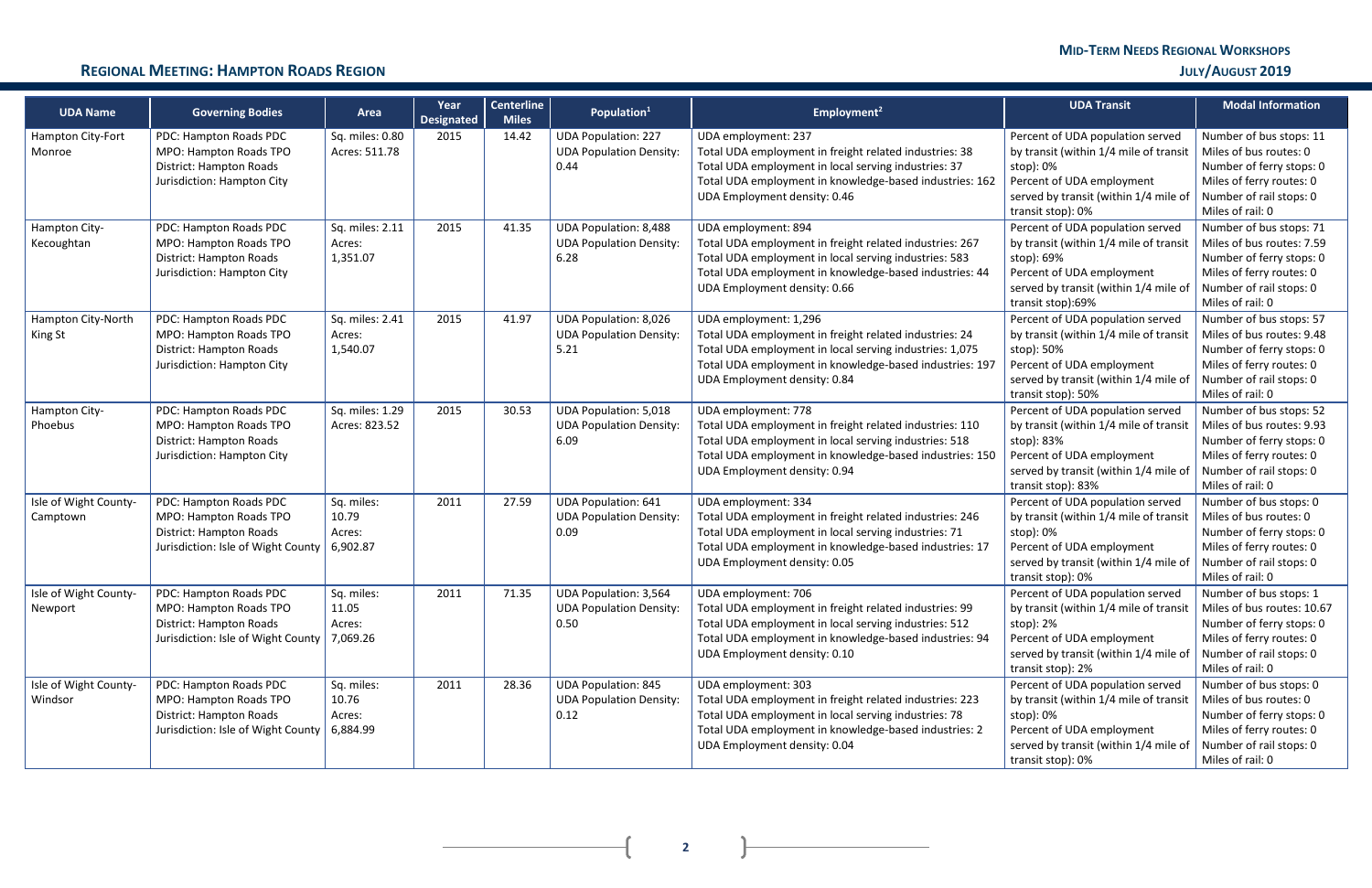| <b>UDA Name</b>                                       | <b>Governing Bodies</b>                                                                                        | Area                             | Year<br><b>Designated</b> | <b>Centerline</b><br><b>Miles</b> | Population <sup>1</sup>                                                | Employment <sup>2</sup>                                                                                                                                                                                                                 | <b>UDA Transit</b>                                                                                                                                                                     | <b>Modal Information</b>                                                                                                                                    |
|-------------------------------------------------------|----------------------------------------------------------------------------------------------------------------|----------------------------------|---------------------------|-----------------------------------|------------------------------------------------------------------------|-----------------------------------------------------------------------------------------------------------------------------------------------------------------------------------------------------------------------------------------|----------------------------------------------------------------------------------------------------------------------------------------------------------------------------------------|-------------------------------------------------------------------------------------------------------------------------------------------------------------|
| James City County-<br>Anderson's Corner               | PDC: Hampton Roads PDC<br>MPO: Hampton Roads TPO<br>District: Hampton Roads<br>Jurisdiction: James City County | Sq. miles: 0.10<br>Acres: 62.74  | 2011                      | 3.08                              | <b>UDA Population: 27</b><br><b>UDA Population Density:</b><br>0.43    | UDA employment: 2<br>Total UDA employment in freight related industries: 0<br>Total UDA employment in local serving industries: 1<br>Total UDA employment in knowledge-based industries: 1<br>UDA Employment density: 0.02              | Percent of UDA population served<br>by transit (within 1/4 mile of transit<br>stop): 93%<br>Percent of UDA employment<br>served by transit (within 1/4 mile of<br>transit stop): 50%   | Number of bus stops: 4<br>Miles of bus routes: 0.78<br>Number of ferry stops: 0<br>Miles of ferry routes: 0<br>Number of rail stops: 0<br>Miles of rail: 0  |
| James City County-<br>Croaker Interchange             | PDC: Hampton Roads PDC<br>MPO: Hampton Roads TPO<br>District: Hampton Roads<br>Jurisdiction: James City County | Sq. miles: 1.17<br>Acres: 750.34 | 2011                      | 12.03                             | <b>UDA Population: 251</b><br><b>UDA Population Density:</b><br>0.34   | UDA employment: 44<br>Total UDA employment in freight related industries: 5<br>Total UDA employment in local serving industries: 32<br>Total UDA employment in knowledge-based industries: 8<br>UDA Employment density: 0.06            | Percent of UDA population served<br>by transit (within 1/4 mile of transit<br>stop): 2%<br>Percent of UDA employment<br>served by transit (within 1/4 mile of<br>transit stop): 2%     | Number of bus stops: 4<br>Miles of bus routes: 0<br>Number of ferry stops: 0<br>Miles of ferry routes: 0<br>Number of rail stops: 0<br>Miles of rail: 0     |
| James City County-<br>GreenMount                      | PDC: Hampton Roads PDC<br>MPO: Hampton Roads TPO<br>District: Hampton Roads<br>Jurisdiction: James City County | Sq. miles: 0.06<br>Acres: 40.94  | 2011                      | $\Omega$                          | <b>UDA Population: 30</b><br><b>UDA Population Density:</b><br>0.73    | UDA employment: 10<br>Total UDA employment in freight related industries: 0<br>Total UDA employment in local serving industries: 0<br>Total UDA employment in knowledge-based industries: 10<br>UDA Employment density: 0.24            | Percent of UDA population served<br>by transit (within 1/4 mile of transit<br>stop): 90%<br>Percent of UDA employment<br>served by transit (within 1/4 mile of<br>transit stop): 90%   | Number of bus stops: 6<br>Miles of bus routes: 0<br>Number of ferry stops: 0<br>Miles of ferry routes: 0<br>Number of rail stops: 0<br>Miles of rail: 0     |
| James City County-<br>Lightfoot                       | PDC: Hampton Roads PDC<br>MPO: Hampton Roads TPO<br>District: Hampton Roads<br>Jurisdiction: James City County | Sq. miles: 0.49<br>Acres: 316.53 | 2011                      | 6.00                              | <b>UDA Population: 262</b><br><b>UDA Population Density:</b><br>0.83   | UDA employment: 316<br>Total UDA employment in freight related industries: 3<br>Total UDA employment in local serving industries: 307<br>Total UDA employment in knowledge-based industries: 7<br>UDA Employment density: 1.00          | Percent of UDA population served<br>by transit (within 1/4 mile of transit<br>stop): 81%<br>Percent of UDA employment<br>served by transit (within 1/4 mile of<br>transit stop): 81%   | Number of bus stops: 19<br>Miles of bus routes: 2.85<br>Number of ferry stops: 0<br>Miles of ferry routes: 0<br>Number of rail stops: 0<br>Miles of rail: 0 |
| James City County-<br>New Town                        | PDC: Hampton Roads PDC<br>MPO: Hampton Roads TPO<br>District: Hampton Roads<br>Jurisdiction: James City County | Sq. miles: 0.98<br>Acres: 629.33 | 2011                      | 21.35                             | <b>UDA Population: 1,385</b><br><b>UDA Population Density:</b><br>2.20 | UDA employment: 2,191<br>Total UDA employment in freight related industries: 155<br>Total UDA employment in local serving industries: 1511<br>Total UDA employment in knowledge-based industries: 525<br>UDA Employment density: 3.48   | Percent of UDA population served<br>by transit (within 1/4 mile of transit<br>stop): 50%<br>Percent of UDA employment<br>served by transit (within 1/4 mile of<br>transit stop): 50%   | Number of bus stops: 24<br>Miles of bus routes: 4.02<br>Number of ferry stops: 0<br>Miles of ferry routes: 0<br>Number of rail stops: 0<br>Miles of rail: 0 |
| James City County-<br>Norge                           | PDC: Hampton Roads PDC<br>MPO: Hampton Roads TPO<br>District: Hampton Roads<br>Jurisdiction: James City County | Sq. miles: 0.08<br>Acres: 53.56  | 2011                      | 2.05                              | UDA Population: 43<br><b>UDA Population Density:</b><br>0.81           | UDA employment: 125<br>Total UDA employment in freight related industries: 57<br>Total UDA employment in local serving industries: 56<br>Total UDA employment in knowledge-based industries: 12<br>UDA Employment density: 2.33         | Percent of UDA population served<br>by transit (within 1/4 mile of transit<br>stop): 100%<br>Percent of UDA employment<br>served by transit (within 1/4 mile of<br>transit stop): 100% | Number of bus stops: 8<br>Miles of bus routes: 0.99<br>Number of ferry stops: 0<br>Miles of ferry routes: 0<br>Number of rail stops: 0<br>Miles of rail: 0  |
| James City County-<br>Route 60/143/199<br>Interchange | PDC: Hampton Roads PDC<br>MPO: Hampton Roads TPO<br>District: Hampton Roads<br>Jurisdiction: James City County | Sq. miles: 0.44<br>Acres: 283.95 | 2011                      | 8.71                              | <b>UDA Population: 782</b><br><b>UDA Population Density:</b><br>2.75   | UDA employment: 5,556<br>Total UDA employment in freight related industries: 328<br>Total UDA employment in local serving industries: 4,800<br>Total UDA employment in knowledge-based industries: 428<br>UDA Employment density: 19.57 | Percent of UDA population served<br>by transit (within 1/4 mile of transit<br>stop):71%<br>Percent of UDA employment<br>served by transit (within 1/4 mile of<br>transit stop): 71%    | Number of bus stops: 33<br>Miles of bus routes: 3.44<br>Number of ferry stops: 0<br>Miles of ferry routes: 0<br>Number of rail stops: 0<br>Miles of rail: 0 |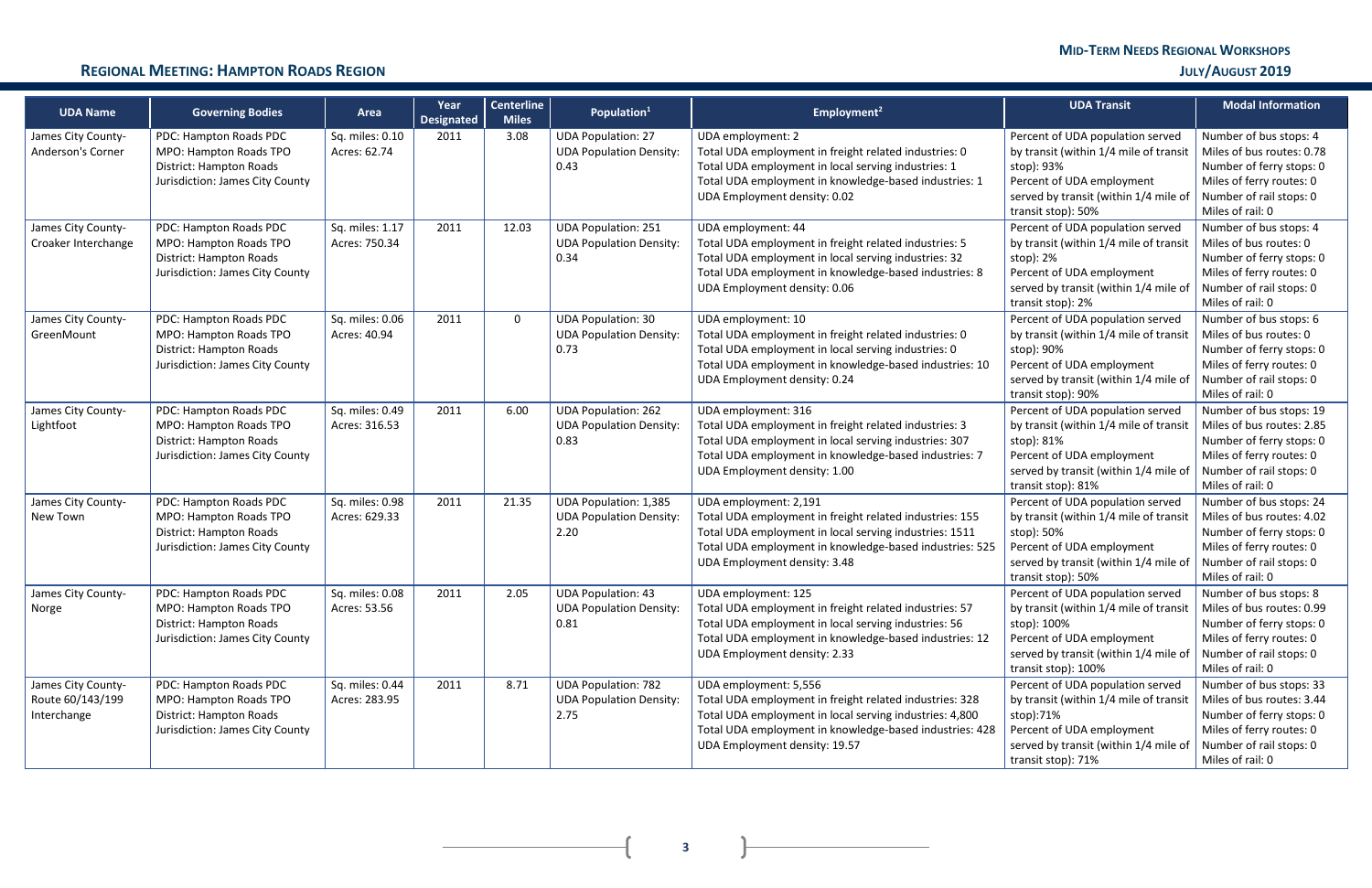| <b>UDA Name</b>                                    | <b>Governing Bodies</b>                                                                                        | Area                                  | Year<br><b>Designated</b> | <b>Centerline</b><br><b>Miles</b> | Population <sup>1</sup>                                                | Employment <sup>2</sup>                                                                                                                                                                                                                          | <b>UDA Transit</b>                                                                                                                                                                     | <b>Modal Information</b>                                                                                                                                           |
|----------------------------------------------------|----------------------------------------------------------------------------------------------------------------|---------------------------------------|---------------------------|-----------------------------------|------------------------------------------------------------------------|--------------------------------------------------------------------------------------------------------------------------------------------------------------------------------------------------------------------------------------------------|----------------------------------------------------------------------------------------------------------------------------------------------------------------------------------------|--------------------------------------------------------------------------------------------------------------------------------------------------------------------|
| James City County-<br>Stonehouse                   | PDC: Hampton Roads PDC<br>MPO: Hampton Roads TPO<br>District: Hampton Roads<br>Jurisdiction: James City County | Sq. miles: 9.83<br>Acres:<br>6,290.65 | 2011                      | 46.00                             | <b>UDA Population: 1,329</b><br><b>UDA Population Density:</b><br>0.21 | UDA employment: 1,374<br>Total UDA employment in freight related industries: 752<br>Total UDA employment in local serving industries: 59<br>Total UDA employment in knowledge-based industries: 563<br>UDA Employment density: 0.22              | Percent of UDA population served<br>by transit (within 1/4 mile of transit<br>stop): 2%<br>Percent of UDA employment<br>served by transit (within 1/4 mile of<br>transit stop):2%      | Number of bus stops: 4<br>Miles of bus routes: 0.19<br>Number of ferry stops: 0<br>Miles of ferry routes: 0<br>Number of rail stops: 0<br>Miles of rail: 0         |
| James City County-<br>Toano                        | PDC: Hampton Roads PDC<br>MPO: Hampton Roads TPO<br>District: Hampton Roads<br>Jurisdiction: James City County | Sq. miles: 0.36<br>Acres: 229.10      | 2011                      | 6.76                              | <b>UDA Population: 167</b><br><b>UDA Population Density:</b><br>0.73   | UDA employment: 242<br>Total UDA employment in freight related industries: 197<br>Total UDA employment in local serving industries: 35<br>Total UDA employment in knowledge-based industries: 10<br>UDA Employment density: 1.06                 | Percent of UDA population served<br>by transit (within 1/4 mile of transit<br>stop): 79%<br>Percent of UDA employment<br>served by transit (within 1/4 mile of<br>transit stop): 79%   | Number of bus stops: 18<br>Miles of bus routes: 2.18<br>Number of ferry stops: 0<br>Miles of ferry routes: 0<br>Number of rail stops: 0<br>Miles of rail: 0        |
| James City County-<br><b>Treyburn Drive</b>        | PDC: Hampton Roads PDC<br>MPO: Hampton Roads TPO<br>District: Hampton Roads<br>Jurisdiction: James City County | Sq. miles: 0.02<br>Acres: 15.96       | 2011                      | $\Omega$                          | <b>UDA Population: 41</b><br><b>UDA Population Density:</b><br>2.58    | UDA employment: 0<br>Total UDA employment in freight related industries: 0<br>Total UDA employment in local serving industries: 0<br>Total UDA employment in knowledge-based industries: 0<br>UDA Employment density: 0.0                        | Percent of UDA population served<br>by transit (within 1/4 mile of transit<br>stop): 100%<br>Percent of UDA employment<br>served by transit (within 1/4 mile of<br>transit stop): 0%   | Number of bus stops: 29<br>Miles of bus routes: 0<br>Number of ferry stops: 0<br>Miles of ferry routes: 0<br>Number of rail stops: 0<br>Miles of rail: 0           |
| James City County-<br><b>Williamsburg Crossing</b> | PDC: Hampton Roads PDC<br>MPO: Hampton Roads TPO<br>District: Hampton Roads<br>Jurisdiction: James City County | Sq. miles: 0.14<br>Acres: 86.70       | 2011                      | 1.91                              | <b>UDA Population: 220</b><br><b>UDA Population Density:</b><br>2.53   | UDA employment: 283<br>Total UDA employment in freight related industries: 0<br>Total UDA employment in local serving industries: 282<br>Total UDA employment in knowledge-based industries: 1<br>UDA Employment density: 3.27                   | Percent of UDA population served<br>by transit (within 1/4 mile of transit<br>stop): 100%<br>Percent of UDA employment<br>served by transit (within 1/4 mile of<br>transit stop): 100% | Number of bus stops: 6<br>Miles of bus routes: 0.77<br>Number of ferry stops: 0<br>Miles of ferry routes: 0<br>Number of rail stops: 0<br>Miles of rail: 0         |
| Norfolk City-Broad<br>Creek TSA                    | PDC: Hampton Roads PDC<br>MPO: Hampton Roads TPO<br>District: Hampton Roads<br>Jurisdiction: Norfolk City      | Sq. miles: 1.22<br>Acres: 778.50      | 2013                      | 34.55                             | <b>UDA Population: 6,241</b><br><b>UDA Population Density:</b><br>8.02 | UDA employment: 2,122<br>Total UDA employment in freight related industries: 266<br>Total UDA employment in local serving industries: 1,820<br>Total UDA employment in knowledge-based industries: 36<br>UDA Employment density: 2.73            | Percent of UDA population served<br>by transit (within 1/4 mile of transit<br>stop): 96%<br>Percent of UDA employment<br>served by transit (within 1/4 mile of<br>transit stop): 96%   | Number of bus stops: 94<br>Miles of bus routes: 13.86<br>Number of ferry stops: 0<br>Miles of ferry routes: 0<br>Number of rail stops: 3<br>Miles of rail: 1.69    |
| Norfolk City-<br>Downtown                          | PDC: Hampton Roads PDC<br>MPO: Hampton Roads TPO<br>District: Hampton Roads<br>Jurisdiction: Norfolk City      | Sq. miles: 1.41<br>Acres: 905.39      | 2013                      | 35.43                             | UDA Population: 7,719<br><b>UDA Population Density:</b><br>8.53        | UDA employment: 31,122<br>Total UDA employment in freight related industries: 2,707<br>Total UDA employment in local serving industries: 21,697<br>Total UDA employment in knowledge-based industries:<br>6,718<br>UDA Employment density: 34.37 | Percent of UDA population served<br>by transit (within 1/4 mile of transit<br>stop): 80%<br>Percent of UDA employment<br>served by transit (within 1/4 mile of<br>transit stop): 80%   | Number of bus stops: 90<br>Miles of bus routes: 33.03<br>Number of ferry stops: 2<br>Miles of ferry routes: 0.09<br>Number of rail stops: 7<br>Miles of rail: 1.65 |
| <b>Norfolk City-Military</b><br>Circle             | PDC: Hampton Roads PDC<br>MPO: Hampton Roads TPO<br>District: Hampton Roads<br>Jurisdiction: Norfolk City      | Sq. miles: 0<br>Acres: 995.44         |                           | $\overline{0}$                    | <b>UDA Population: 3,572</b><br><b>UDA Population Density:</b><br>3.59 | UDA employment: 12,481<br>Total UDA employment in freight related industries: 576<br>Total UDA employment in local serving industries: 8,866<br>Total UDA employment in knowledge-based industries:<br>3,038<br>UDA Employment density: 12.54    | Percent of UDA population served<br>by transit (within 1/4 mile of transit<br>stop): 91%<br>Percent of UDA employment<br>served by transit (within 1/4 mile of<br>transit stop): 91%   | Number of bus stops: 66<br>Miles of bus routes: 24.71<br>Number of ferry stops: 0<br>Miles of ferry routes: 0<br>Number of rail stops: 2<br>Miles of rail: 0.69    |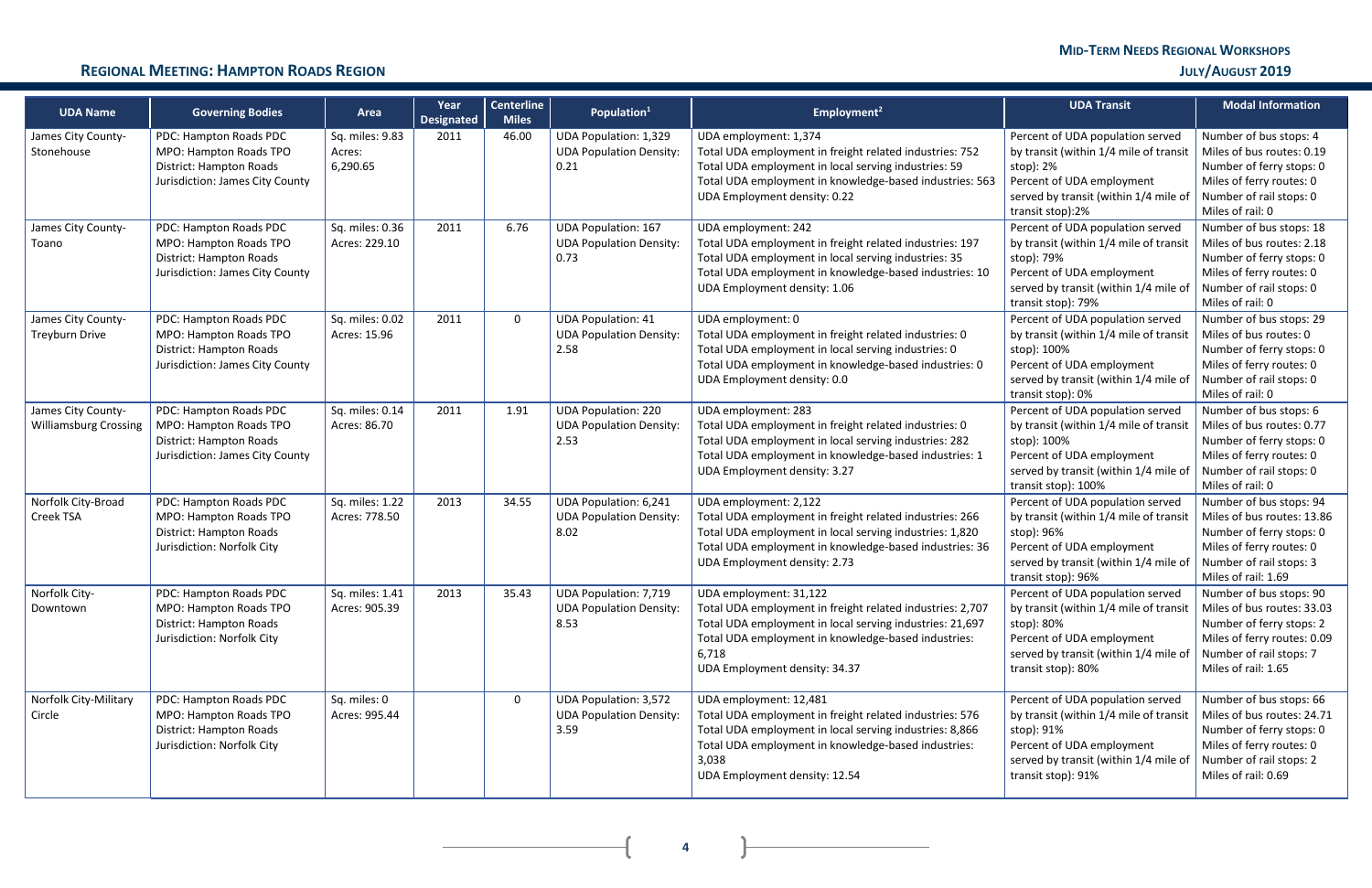| <b>UDA Name</b>                                                      | <b>Governing Bodies</b>                                                                                          | Area                                       | Year<br><b>Designated</b> | <b>Centerline</b><br><b>Miles</b> | Population <sup>1</sup>                                                 | Employment <sup>2</sup>                                                                                                                                                                                                                         | <b>UDA Transit</b>                                                                                                                                                                   | <b>Modal Information</b>                                                                                                                                        |
|----------------------------------------------------------------------|------------------------------------------------------------------------------------------------------------------|--------------------------------------------|---------------------------|-----------------------------------|-------------------------------------------------------------------------|-------------------------------------------------------------------------------------------------------------------------------------------------------------------------------------------------------------------------------------------------|--------------------------------------------------------------------------------------------------------------------------------------------------------------------------------------|-----------------------------------------------------------------------------------------------------------------------------------------------------------------|
| <b>Norfolk City-Military</b><br><b>Highway Transit</b><br>Supportive | PDC: Hampton Roads PDC<br>MPO: Hampton Roads TPO<br>District: Hampton Roads<br>Jurisdiction: Norfolk City        | Sq. miles: 0.56<br>Acres: 360.47           | 2013                      | 16.61                             | <b>UDA Population: 1,255</b><br><b>UDA Population Density:</b><br>3.48  | UDA employment: 2,413<br>Total UDA employment in freight related industries: 251<br>Total UDA employment in local serving industries: 456<br>Total UDA employment in knowledge-based industries:<br>1,706<br>UDA Employment density: 6.69       | Percent of UDA population served<br>by transit (within 1/4 mile of transit<br>stop): 67%<br>Percent of UDA employment<br>served by transit (within 1/4 mile of<br>transit stop): 67% | Number of bus stops: 11<br>Miles of bus routes: 8.12<br>Number of ferry stops: 0<br>Miles of ferry routes: 0<br>Number of rail stops: 1<br>Miles of rail: 0.75  |
| Norfolk City-Newtown<br>Road Transit<br>Supportive Area              | PDC: Hampton Roads PDC<br>MPO: Hampton Roads TPO<br>District: Hampton Roads<br>Jurisdiction: Norfolk City        | Sq. miles: 0.22<br>Acres: 138.45           | 2013                      | 5.73                              | <b>UDA Population: 484</b><br><b>UDA Population Density:</b><br>3.50    | UDA employment: 1,254<br>Total UDA employment in freight related industries: 14<br>Total UDA employment in local serving industries: 1,184<br>Total UDA employment in knowledge-based industries: 55<br>UDA Employment density: 9.05            | Percent of UDA population served<br>by transit (within 1/4 mile of transit<br>stop): 71%<br>Percent of UDA employment<br>served by transit (within 1/4 mile of<br>transit stop): 71% | Number of bus stops: 17<br>Miles of bus routes: 2.86<br>Number of ferry stops: 0<br>Miles of ferry routes: 0<br>Number of rail stops: 1<br>Miles of rail: 0.33  |
| Suffolk City-Central<br><b>UDA</b>                                   | PDC: Hampton Roads PDC<br>MPO: Hampton Roads TPO<br>District: Hampton Roads<br>Jurisdiction: Suffolk City        | Sq. miles:<br>43.86<br>Acres:<br>28,067.32 | 2015                      | 296.51                            | UDA Population: 38,411<br><b>UDA Population Density:</b><br>1.37        | UDA employment: 17,301<br>Total UDA employment in freight related industries: 4,264<br>Total UDA employment in local serving industries: 11,804<br>Total UDA employment in knowledge-based industries:<br>1,233<br>UDA Employment density: 0.62 | Percent of UDA population served<br>by transit (within 1/4 mile of transit<br>stop): 24%<br>Percent of UDA employment<br>served by transit (within 1/4 mile of<br>transit stop): 24% | Number of bus stops: 129<br>Miles of bus routes: 87.01<br>Number of ferry stops: 0<br>Miles of ferry routes: 0<br>Number of rail stops: 0<br>Miles of rail: 0   |
| Suffolk City-North<br><b>UDA</b>                                     | PDC: Hampton Roads PDC<br>MPO: Hampton Roads TPO<br>District: Hampton Roads<br>Jurisdiction: Suffolk City        | Sq. miles:<br>30.46<br>Acres:<br>19,496.35 | 2015                      | 213.09                            | <b>UDA Population: 28,093</b><br><b>UDA Population Density:</b><br>1.44 | UDA employment: 7,365<br>Total UDA employment in freight related industries: 1,290<br>Total UDA employment in local serving industries: 3,906<br>Total UDA employment in knowledge-based industries:<br>2,168<br>UDA Employment density: 0.38   | Percent of UDA population served<br>by transit (within 1/4 mile of transit<br>stop): 14%<br>Percent of UDA employment<br>served by transit (within 1/4 mile of<br>transit stop): 14% | Number of bus stops: 43<br>Miles of bus routes: 38.71<br>Number of ferry stops: 0<br>Miles of ferry routes: 0<br>Number of rail stops: 0<br>Miles of rail: 0    |
| Virginia Beach -<br>Military Circle UDA                              | PDC: Hampton Roads PDC<br>MPO: Hampton Roads TPO<br>District: Hampton Roads<br>Jurisdiction: Norfolk City        | Sq. miles: 1.56<br>Acres: 995.44           |                           | 29.24                             | <b>UDA Population: 3,572</b><br><b>UDA Population Density:</b><br>3.59  | UDA employment: 12,481<br>Total UDA employment in freight related industries: 576<br>Total UDA employment in local serving industries: 8,866<br>Total UDA employment in knowledge-based industries:<br>3,038<br>UDA Employment density: 12.54   | Percent of UDA population served<br>by transit (within 1/4 mile of transit<br>stop): 91%<br>Percent of UDA employment<br>served by transit (within 1/4 mile of<br>transit stop): 91% | Number of bus stops: 66<br>Miles of bus routes: 24.71<br>Number of ferry stops: 0<br>Miles of ferry routes: 0<br>Number of rail stops: 2<br>Miles of rail: 0.69 |
| Virginia Beach-Burton<br>Station                                     | PDC: Hampton Roads PDC<br>MPO: Hampton Roads TPO<br>District: Hampton Roads<br>Jurisdiction: Virginia Beach City | Sq. miles: 1.51<br>Acres: 966.73           | 2015                      | 20.37                             | <b>UDA Population: 2,422</b><br><b>UDA Population Density:</b><br>2.50  | UDA employment: 6,215<br>Total UDA employment in freight related industries: 3,946<br>Total UDA employment in local serving industries: 1,181<br>Total UDA employment in knowledge-based industries:<br>1,089<br>UDA Employment density: 6.43   | Percent of UDA population served<br>by transit (within 1/4 mile of transit<br>stop): 33%<br>Percent of UDA employment<br>served by transit (within 1/4 mile of<br>transit stop): 33% | Number of bus stops: 18<br>Miles of bus routes: 4.17<br>Number of ferry stops: 0<br>Miles of ferry routes: 0<br>Number of rail stops: 0<br>Miles of rail: 0     |
| Virginia Beach-<br>Centerville                                       | PDC: Hampton Roads PDC<br>MPO: Hampton Roads TPO<br>District: Hampton Roads<br>Jurisdiction: Virginia Beach City | Sq. miles: 2.01<br>Acres:<br>1,289.20      | 2015                      | 22.72                             | <b>UDA Population: 3,976</b><br><b>UDA Population Density:</b><br>3.08  | UDA employment: 4,438<br>Total UDA employment in freight related industries: 84<br>Total UDA employment in local serving industries: 2,934<br>Total UDA employment in knowledge-based industries:<br>1,420                                      | Percent of UDA population served<br>by transit (within 1/4 mile of transit<br>stop): 11%                                                                                             | Number of bus stops: 11<br>Miles of bus routes: 13.99<br>Number of ferry stops: 0<br>Miles of ferry routes: 0<br>Number of rail stops: 0                        |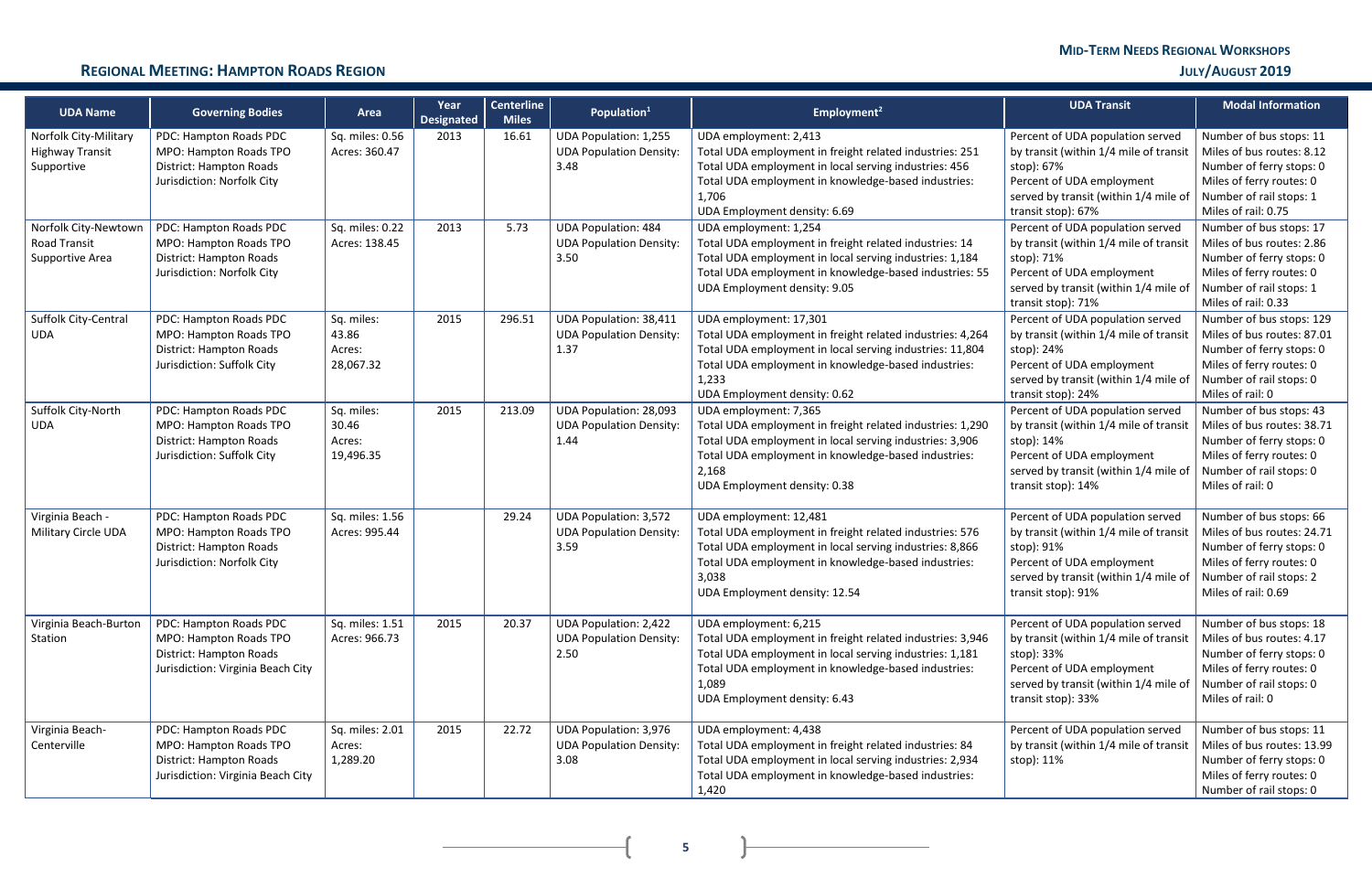| <b>UDA Name</b>                 | <b>Governing Bodies</b>                                                                                          | Area                                  | Year<br><b>Designated</b> | <b>Centerline</b><br><b>Miles</b> | Population <sup>1</sup>                                                 | Employment <sup>2</sup>                                                                                                                                                                                                                          | <b>UDA Transit</b>                                                                                                                                                                   | <b>Modal Information</b>                                                                                                                                     |
|---------------------------------|------------------------------------------------------------------------------------------------------------------|---------------------------------------|---------------------------|-----------------------------------|-------------------------------------------------------------------------|--------------------------------------------------------------------------------------------------------------------------------------------------------------------------------------------------------------------------------------------------|--------------------------------------------------------------------------------------------------------------------------------------------------------------------------------------|--------------------------------------------------------------------------------------------------------------------------------------------------------------|
|                                 |                                                                                                                  |                                       |                           |                                   |                                                                         | UDA Employment density: 3.44                                                                                                                                                                                                                     | Percent of UDA employment<br>served by transit (within 1/4 mile of<br>transit stop):11%                                                                                              | Miles of rail: 0                                                                                                                                             |
| Virginia Beach-Hilltop          | PDC: Hampton Roads PDC<br>MPO: Hampton Roads TPO<br>District: Hampton Roads<br>Jurisdiction: Virginia Beach City | Sq. miles: 1.19<br>Acres: 761.33      | 2015                      | 28.83                             | <b>UDA Population: 4,954</b><br><b>UDA Population Density:</b><br>6.51  | UDA employment: 5,096<br>Total UDA employment in freight related industries: 637<br>Total UDA employment in local serving industries: 4,149<br>Total UDA employment in knowledge-based industries: 310<br>UDA Employment density: 6.69           | Percent of UDA population served<br>by transit (within 1/4 mile of transit<br>stop): 54%<br>Percent of UDA employment<br>served by transit (within 1/4 mile of<br>transit stop): 54% | Number of bus stops: 22<br>Miles of bus routes: 9.33<br>Number of ferry stops: 0<br>Miles of ferry routes: 0<br>Number of rail stops: 0<br>Miles of rail: 0  |
| Virginia Beach-<br>Lynnhaven    | PDC: Hampton Roads PDC<br>MPO: Hampton Roads TPO<br>District: Hampton Roads<br>Jurisdiction: Virginia Beach City | Sq. miles: 1.36<br>Acres: 868.12      | 2015                      | 29.95                             | <b>UDA Population: 4,146</b><br><b>UDA Population Density:</b><br>4.78  | UDA employment: 4,736<br>Total UDA employment in freight related industries: 316<br>Total UDA employment in local serving industries: 3,335<br>Total UDA employment in knowledge-based industries:<br>1,085<br>UDA Employment density: 5.46      | Percent of UDA population served<br>by transit (within 1/4 mile of transit<br>stop): 66%<br>Percent of UDA employment<br>served by transit (within 1/4 mile of<br>transit stop): 66% | Number of bus stops: 29<br>Miles of bus routes: 13.75<br>Number of ferry stops: 0<br>Miles of ferry routes: 0<br>Number of rail stops: 0<br>Miles of rail: 0 |
| Virginia Beach-<br>Newtown SGA  | PDC: Hampton Roads PDC<br>MPO: Hampton Roads TPO<br>District: Hampton Roads<br>Jurisdiction: Virginia Beach City | Sq. miles: 0.59<br>Acres: 380.61      | 2009                      | 11.47                             | <b>UDA Population: 1,248</b><br><b>UDA Population Density:</b><br>3.28  | UDA employment: 8,577<br>Total UDA employment in freight related industries: 715<br>Total UDA employment in local serving industries: 5,535<br>Total UDA employment in knowledge-based industries:<br>2,327<br>UDA Employment density: 22.54     | Percent of UDA population served<br>by transit (within 1/4 mile of transit<br>stop): 46%<br>Percent of UDA employment<br>served by transit (within 1/4 mile of<br>transit stop): 46% | Number of bus stops: 35<br>Miles of bus routes: 8.98<br>Number of ferry stops: 0<br>Miles of ferry routes: 0<br>Number of rail stops: 1<br>Miles of rail: 0  |
| Virginia Beach-<br>Pembroke SGA | PDC: Hampton Roads PDC<br>MPO: Hampton Roads TPO<br>District: Hampton Roads<br>Jurisdiction: Virginia Beach City | Sq. miles: 2.03<br>Acres:<br>1,301.23 | 2009                      | 50.41                             | <b>UDA Population: 7,526</b><br><b>UDA Population Density:</b><br>5.78  | UDA employment: 16,633<br>Total UDA employment in freight related industries: 1,772<br>Total UDA employment in local serving industries: 10,272<br>Total UDA employment in knowledge-based industries:<br>4,589<br>UDA Employment density: 12.78 | Percent of UDA population served<br>by transit (within 1/4 mile of transit<br>stop): 53%<br>Percent of UDA employment<br>served by transit (within 1/4 mile of<br>transit stop): 53% | Number of bus stops: 45<br>Miles of bus routes: 22.98<br>Number of ferry stops: 0<br>Miles of ferry routes: 0<br>Number of rail stops: 0<br>Miles of rail: 0 |
| Virginia Beach-Resort<br>Area   | PDC: Hampton Roads PDC<br>MPO: Hampton Roads TPO<br>District: Hampton Roads<br>Jurisdiction: Virginia Beach City | Sq. miles: 2.61<br>Acres:<br>1,667.34 | 2015                      | 64.86                             | <b>UDA Population: 14,243</b><br><b>UDA Population Density:</b><br>8.54 | UDA employment: 9,506<br>Total UDA employment in freight related industries: 388<br>Total UDA employment in local serving industries: 7,621<br>Total UDA employment in knowledge-based industries:<br>1,497<br>UDA Employment density: 5.70      | Percent of UDA population served<br>by transit (within 1/4 mile of transit<br>stop): 63%<br>Percent of UDA employment<br>served by transit (within 1/4 mile of<br>transit stop): 63% | Number of bus stops: 70<br>Miles of bus routes: 20.81<br>Number of ferry stops: 0<br>Miles of ferry routes: 0<br>Number of rail stops: 0<br>Miles of rail: 0 |
| Virginia Beach-<br>Rosemont SGA | PDC: Hampton Roads PDC<br>MPO: Hampton Roads TPO<br>District: Hampton Roads<br>Jurisdiction: Virginia Beach City | Sq. miles: 0.72<br>Acres: 458.63      | 2009                      | 17.74                             | <b>UDA Population: 3,852</b><br><b>UDA Population Density:</b><br>8.40  | UDA employment: 5,211<br>Total UDA employment in freight related industries: 137<br>Total UDA employment in local serving industries: 4,133<br>Total UDA employment in knowledge-based industries: 942<br>UDA Employment density: 11.36          | Percent of UDA population served<br>by transit (within 1/4 mile of transit<br>stop): 87%                                                                                             | Number of bus stops: 20<br>Miles of bus routes: 5.98<br>Number of ferry stops: 0<br>Miles of ferry routes: 0<br>Number of rail stops: 0                      |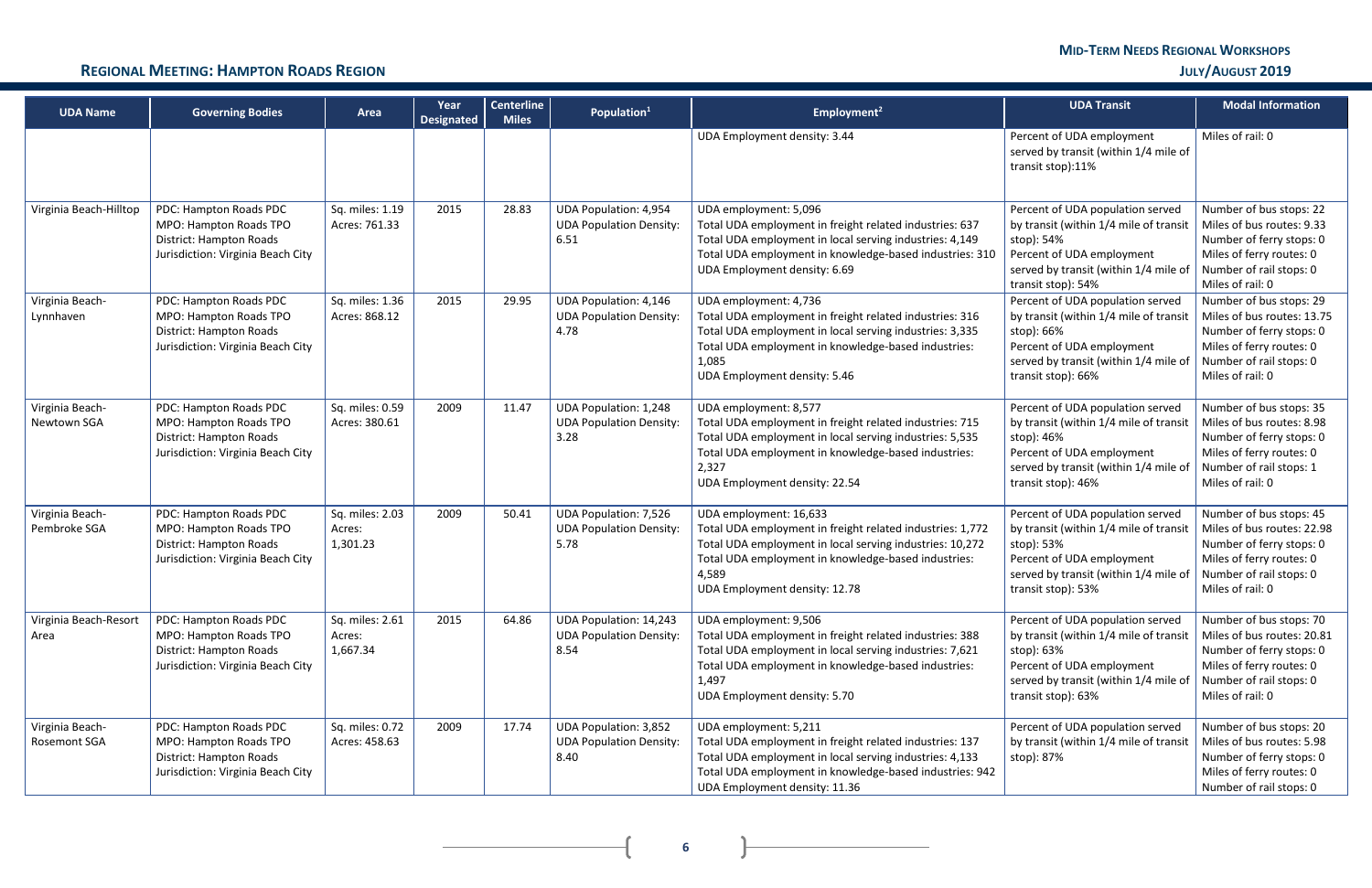### **REGIONAL MEETING: HAMPTON ROADS REGION JULY/AUGUST 2019**

 $\mathbf{r}$ 

| <b>UDA Name</b>                                          | <b>Governing Bodies</b>                                                                                               | Area                             | Year<br><b>Designated</b> | <b>Centerline</b><br><b>Miles</b> | Population <sup>1</sup>                                                | Employment <sup>2</sup>                                                                                                                                                                                                                | <b>UDA Transit</b>                                                                                                                                                                                            | <b>Modal Information</b>                                                                                                                                    |
|----------------------------------------------------------|-----------------------------------------------------------------------------------------------------------------------|----------------------------------|---------------------------|-----------------------------------|------------------------------------------------------------------------|----------------------------------------------------------------------------------------------------------------------------------------------------------------------------------------------------------------------------------------|---------------------------------------------------------------------------------------------------------------------------------------------------------------------------------------------------------------|-------------------------------------------------------------------------------------------------------------------------------------------------------------|
|                                                          |                                                                                                                       |                                  |                           |                                   |                                                                        |                                                                                                                                                                                                                                        | Percent of UDA employment<br>served by transit (within 1/4 mile of<br>transit stop): 87%                                                                                                                      | Miles of rail: 0                                                                                                                                            |
| Williamsburg City-<br>High Street/Mixed<br>Use           | PDC: Hampton Roads PDC<br>MPO: Hampton Roads TPO<br>District: Hampton Roads<br>Jurisdiction: Williamsburg City        | Sq. miles: 0.17<br>Acres: 109.03 | 2015                      | 4.35                              | <b>UDA Population: 496</b><br><b>UDA Population Density:</b><br>4.55   | UDA employment: 132<br>Total UDA employment in freight related industries: 0<br>Total UDA employment in local serving industries: 98<br>Total UDA employment in knowledge-based industries: 34<br>UDA Employment density: 1.21         | Percent of UDA population served<br>by transit (within 1/4 mile of transit<br>stop): 100%<br>Percent of UDA employment<br>served by transit (within 1/4 mile of<br>transit stop): 100%                        | Number of bus stops: 33<br>Miles of bus routes: 3.58<br>Number of ferry stops: 0<br>Miles of ferry routes: 0<br>Number of rail stops: 0<br>Miles of rail: 0 |
| Williamsburg City-<br>Midtown Focus Area                 | PDC: Hampton Roads PDC<br>MPO: Hampton Roads TPO<br>District: Hampton Roads<br>Jurisdiction: Williamsburg City        | Sq. miles: 0.24<br>Acres: 151.56 | 2015                      | 3.99                              | <b>UDA Population: 1,145</b><br><b>UDA Population Density:</b><br>7.55 | UDA employment: 3,939<br>Total UDA employment in freight related industries: 12<br>Total UDA employment in local serving industries: 3,349<br>Total UDA employment in knowledge-based industries: 579<br>UDA Employment density: 25.99 | Percent of UDA population served<br>by transit (within 1/4 mile of transit<br>stop): 100%<br>Percent of UDA employment<br>served by transit (within 1/4 mile of<br>transit stop): 100%                        | Number of bus stops: 43<br>Miles of bus routes: 4.31<br>Number of ferry stops: 0<br>Miles of ferry routes: 0<br>Number of rail stops: 0<br>Miles of rail: 0 |
| Williamsburg City-<br>Northeast Triangle                 | PDC: Hampton Roads PDC<br>MPO: Hampton Roads TPO<br>District: Hampton Roads<br>Jurisdiction: Williamsburg City        | Sq. miles: 0.88<br>Acres: 561.73 | 2015                      | 11.84                             | UDA Population: 2,300<br><b>UDA Population Density:</b><br>4.10        | UDA employment: 608<br>Total UDA employment in freight related industries: 11<br>Total UDA employment in local serving industries: 541<br>Total UDA employment in knowledge-based industries: 55<br>UDA Employment density: 1.08       | Percent of UDA population served<br>by transit (within 1/4 mile of transit<br>stop): 76%<br>Percent of UDA employment<br>served by transit (within 1/4 mile of<br>transit stop): 76%                          | Number of bus stops: 25<br>Miles of bus routes: 3.41<br>Number of ferry stops: 0<br>Miles of ferry routes: 0<br>Number of rail stops: 0<br>Miles of rail: 0 |
| Williamsburg City-<br>Quarterpath                        | PDC: Hampton Roads PDC<br>MPO: Hampton Roads TPO<br><b>District: Hampton Roads</b><br>Jurisdiction: Williamsburg City | Sq. miles: 0.55<br>Acres: 354.86 | 2015                      | 2.56                              | <b>UDA Population: 194</b><br><b>UDA Population Density:</b><br>0.55   | UDA employment: 63<br>Total UDA employment in freight related industries: 0<br>Total UDA employment in local serving industries: 6<br>Total UDA employment in knowledge-based industries: 57<br>UDA Employment density: 0.18           | Percent of UDA population served<br>by transit (within 1/4 mile of transit<br>stop): 20%<br>Percent of UDA employment<br>served by transit (within 1/4 mile of<br>transit stop): 21%                          | Number of bus stops: 15<br>Miles of bus routes: 0.13<br>Number of ferry stops: 0<br>Miles of ferry routes: 0<br>Number of rail stops: 0<br>Miles of rail: 0 |
| <b>York County-Grafton</b><br>Drive/Route 17<br>Corridor | PDC: Hampton Roads PDC<br>MPO: Hampton Roads TPO<br>District: Hampton Roads<br>Jurisdiction: York County              | Sq. miles: 0.63<br>Acres: 400.25 | 2015                      | 10.81                             | <b>UDA Population: 582</b><br><b>UDA Population Density:</b><br>1.45   | UDA employment: 873<br>Total UDA employment in freight related industries: 22<br>Total UDA employment in local serving industries: 824<br>Total UDA employment in knowledge-based industries: 28<br>UDA Employment density: 2.18       | Percent of UDA population served<br>by transit (within $1/4$ mile of transit   Miles of bus routes: 0<br>stop): 0%<br>Percent of UDA employment<br>served by transit (within 1/4 mile of<br>transit stop): 0% | Number of bus stops: 0<br>Number of ferry stops: 0<br>Miles of ferry routes: 0<br>Number of rail stops: 0<br>Miles of rail: 0                               |
| York County-Keener-<br>Cupp-Berrane                      | PDC: Hampton Roads PDC<br>MPO: Hampton Roads TPO<br>District: Hampton Roads<br>Jurisdiction: York County              | Sq. miles: 0.21<br>Acres: 137.12 | 2015                      | 2.95                              | <b>UDA Population: 391</b><br><b>UDA Population Density:</b><br>2.85   | UDA employment: 640<br>Total UDA employment in freight related industries: 215<br>Total UDA employment in local serving industries: 259<br>Total UDA employment in knowledge-based industries: 166<br>UDA Employment density: 4.67     | Percent of UDA population served<br>by transit (within 1/4 mile of transit<br>stop): 0%<br>Percent of UDA employment<br>served by transit (within 1/4 mile of<br>transit stop): 0%                            | Number of bus stops: 5<br>Miles of bus routes: 0<br>Number of ferry stops: 0<br>Miles of ferry routes: 0<br>Number of rail stops: 0<br>Miles of rail: 0     |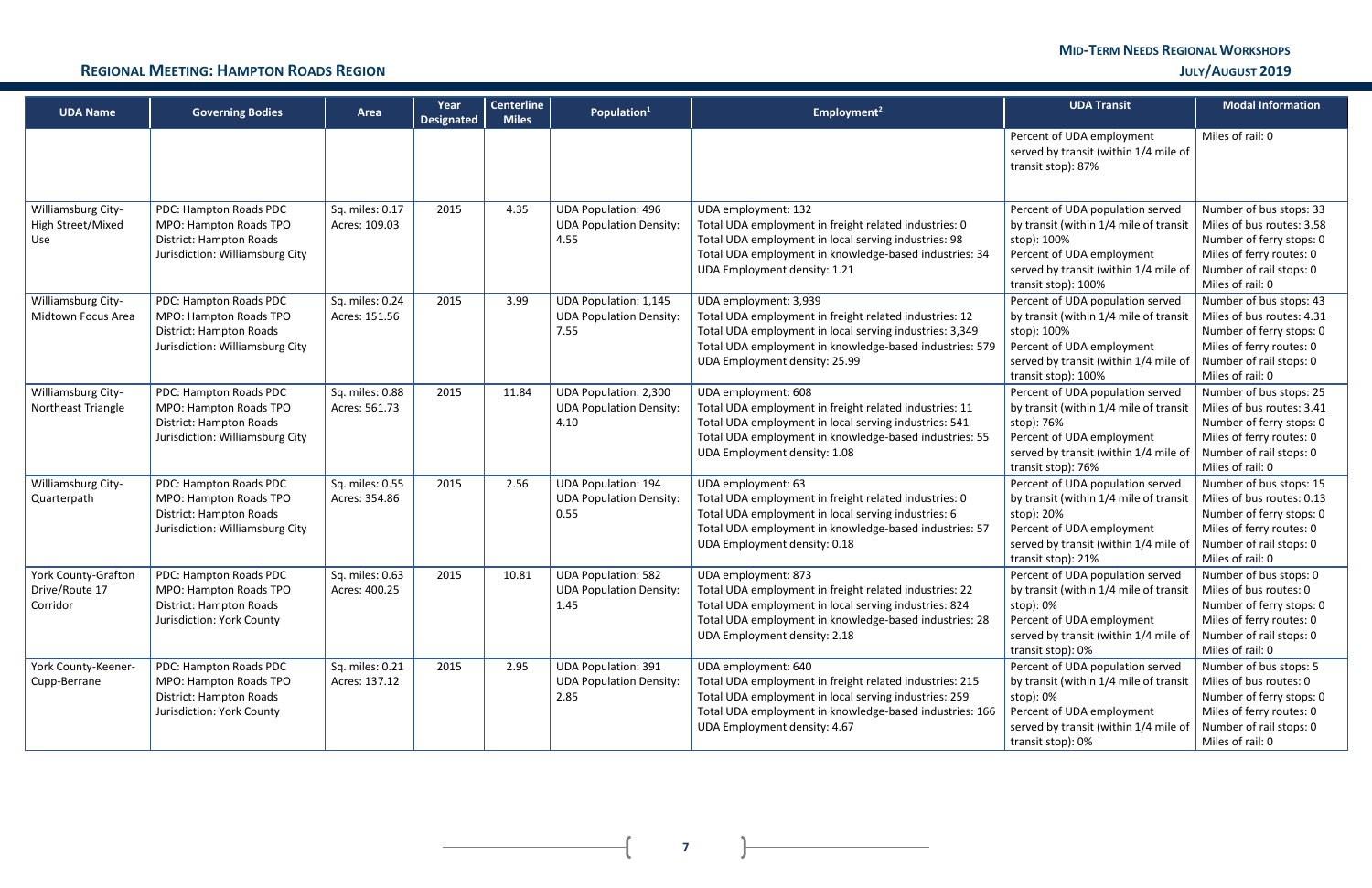### **REGIONAL MEETING: HAMPTON ROADS REGION JULY/AUGUST 2019**

**8**

| <b>UDA Name</b>            | <b>Governing Bodies</b>   | Area            | Year<br><b>Designated</b> | Centerline<br><b>Miles</b> | Population <sup>1</sup>        | Employment <sup>2</sup>                                 | <b>UDA Transit</b>                     | <b>Modal Information</b>  |
|----------------------------|---------------------------|-----------------|---------------------------|----------------------------|--------------------------------|---------------------------------------------------------|----------------------------------------|---------------------------|
| York County-Lightfoot      | PDC: Hampton Roads PDC    | Sq. miles: 1.12 | 2015                      | 5.43                       | <b>UDA Population: 200</b>     | UDA employment: 146                                     | Percent of UDA population served       | Number of bus stops: 20   |
|                            | MPO: Hampton Roads TPO    | Acres: 718.95   |                           |                            | <b>UDA Population Density:</b> | Total UDA employment in freight related industries: 3   | by transit (within 1/4 mile of transit | Miles of bus routes: 1.76 |
|                            | District: Hampton Roads   |                 |                           |                            | 0.28                           | Total UDA employment in local serving industries: 123   | stop): 21%                             | Number of ferry stops: 0  |
|                            | Jurisdiction: York County |                 |                           |                            |                                | Total UDA employment in knowledge-based industries: 21  | Percent of UDA employment              | Miles of ferry routes: 0  |
|                            |                           |                 |                           |                            |                                | UDA Employment density: 0.20                            | served by transit (within 1/4 mile of  | Number of rail stops: 0   |
|                            |                           |                 |                           |                            |                                |                                                         | transit stop): 21%                     | Miles of rail: 0          |
| <b>York County-Marquis</b> | PDC: Hampton Roads PDC    | Sq. miles: 1.52 | 2015                      | 16.27                      | <b>UDA Population: 1,474</b>   | UDA employment: 450                                     | Percent of UDA population served       | Number of bus stops: 4    |
| and Vicinity               | MPO: Hampton Roads TPO    | Acres: 974.50   |                           |                            | <b>UDA Population Density:</b> | Total UDA employment in freight related industries: 176 | by transit (within 1/4 mile of transit | Miles of bus routes: 2.08 |
|                            | District: Hampton Roads   |                 |                           |                            | 1.51                           | Total UDA employment in local serving industries: 212   | stop): 25%                             | Number of ferry stops: 0  |
|                            | Jurisdiction: York County |                 |                           |                            |                                | Total UDA employment in knowledge-based industries: 62  | Percent of UDA employment              | Miles of ferry routes: 0  |
|                            |                           |                 |                           |                            |                                | UDA Employment density: 0.46                            | served by transit (within 1/4 mile of  | Number of rail stops: 0   |
|                            |                           |                 |                           |                            |                                |                                                         | transit stop): 26%                     | Miles of rail: 0          |
| York County-Route          | PDC: Hampton Roads PDC    | Sq. miles: 0.34 | 2015                      | 7.77                       | <b>UDA Population: 168</b>     | UDA employment: 406                                     | Percent of UDA population served       | Number of bus stops: 0    |
| 17/Ft. Eustis Blvd.        | MPO: Hampton Roads TPO    | Acres: 219.10   |                           |                            | <b>UDA Population Density:</b> | Total UDA employment in freight related industries: 18  | by transit (within 1/4 mile of transit | Miles of bus routes: 0    |
| Intersection               | District: Hampton Roads   |                 |                           |                            | 0.77                           | Total UDA employment in local serving industries: 327   | stop): 0%                              | Number of ferry stops: 0  |
|                            | Jurisdiction: York County |                 |                           |                            |                                | Total UDA employment in knowledge-based industries: 61  | Percent of UDA employment              | Miles of ferry routes: 0  |
|                            |                           |                 |                           |                            |                                | UDA Employment density: 1.85                            | served by transit (within 1/4 mile of  | Number of rail stops: 0   |
|                            |                           |                 |                           |                            |                                |                                                         | transit stop): 0%                      | Miles of rail: 0          |

<sup>1</sup> Source: United States Census Bureau, American Community Survey 2013-2017

<sup>2</sup> Source: United States Census Bureau, Longitudinal Employer-Household Dynamics 2015